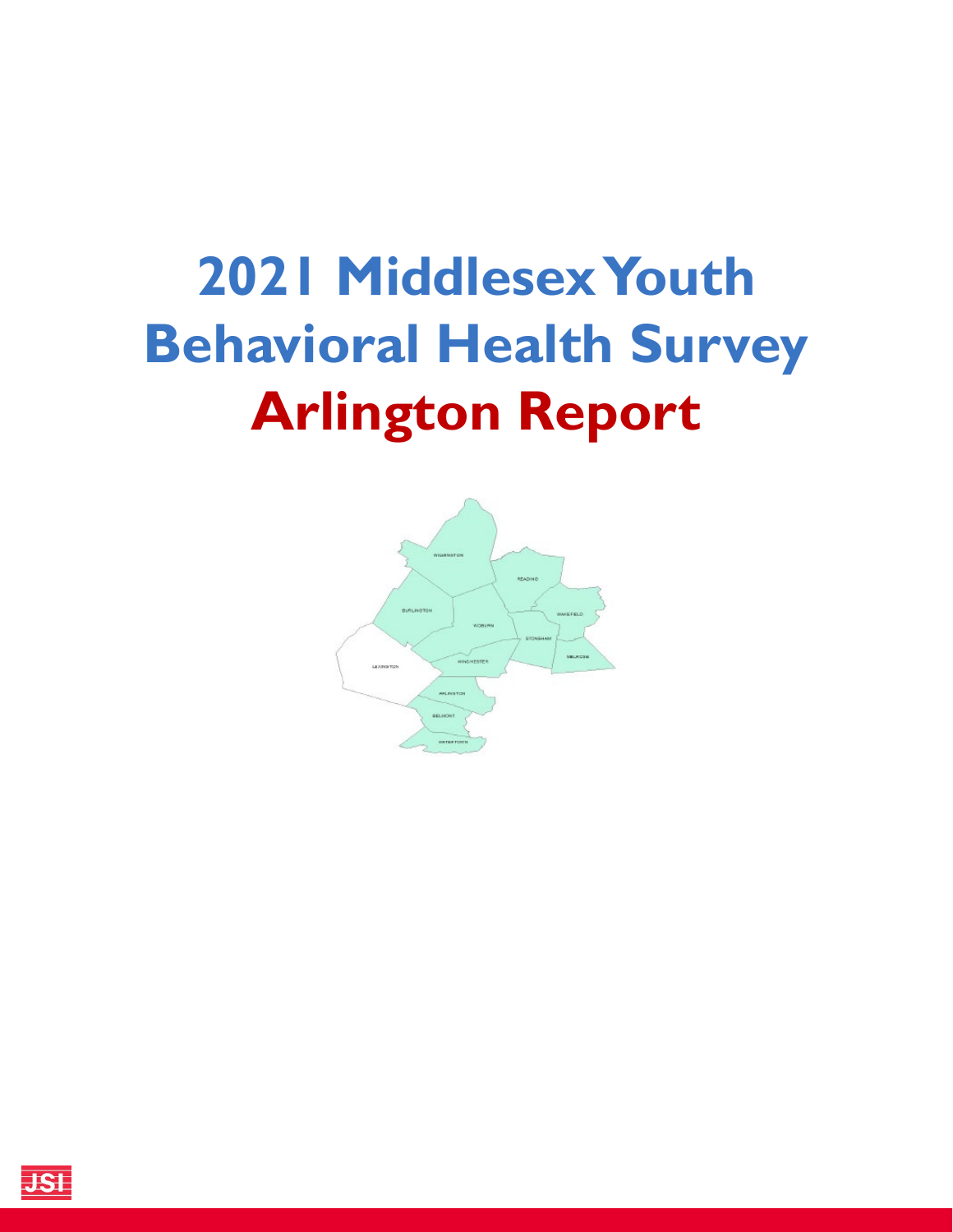# **Introduction**

### **Middlesex League YRBS**

Since 2017, 11 school districts in Middlesex County, Massachusetts, collectively called the Middlesex League, have collaborated to jointly conduct a youth health survey to capture vital information related to health status and certain behaviors that have been deemed as putting the health of students in middle and high school at-risk. Local superintendents have engaged the services of John Snow, Inc. (JSI) a public health consulting firm with expertise in survey administration, to support this initiative. The superintendents and health coordinators work with JSI to develop a common middle and high school youth health survey instrument based on the United States Centers for Disease Control and Prevention (CDC) Youth Risk Behavior Survey (YRBS) and the Massachusetts Department of Public Health's Youth Health Survey. These national and State instruments, as well as the Middlesex League Youth Heath Survey instruments, are updated every two years in response to emerging health issues. Individual school districts are also given the opportunity to incorporate additional questions, tailored to their unique circumstances and needs, which are added to the standard core survey, to create their specific district survey. This process allows individual school districts and the region, overall, to better understand and respond to the health risks facing youth in their communities, as well as to promote information sharing and coordination across school districts, health officials, and other community-based service providers.

The 2021 YRBS builds upon the 2017 and 2019 assessments, and includes the districts of Arlington, Belmont, Burlington, Melrose, Reading, Stoneham, Wakefield, Wilmington, Winchester, Woburn, and Watertown.

### **Survey Administration & Consent Process**

Once the content for each school district survey is finalized, JSI designed self-administered, online surveys for each district using a nationally recognized, specialized survey platform called Alchemer (formerly SurveyGizmo). JSI then created a series of unique URLs for each district to use to administer their survey. Typically, JSI creates a URL for each of the district's middle and high schools, so that school-specific data can be captured and then aggregated to create a district-level dataset. JSI then worked with each school district to develop a survey administration plan and schedule. Schools were given a period of 2 months to administer surveys (between March and April 2021). At the district-level, survey administration occurred over 1 to 3 day period, during the students' regular class time. Given the COVID-19 public health emergency, the 2021 survey process was typically administered while students were participating in remote learning, although some districts had students take the it in the school-setting.

Prior to administration, the districts are provided additional, tailored assistance with respect to implementing the student opt-out process, confidentiality practices, and other procedures to ensure the quality and integrity of the data collection process. Schools obtain passive parental permission. Parents are mailed a form explaining the purpose of the survey and given the opportunity to have their child out "opt out" of taking it. JSI is wholly responsible for protecting data and ensuring student confidentiality. The surveys are considered anonymous in that students are not asked to provide their names and no identifying information (e.g., Geodata, IP address) is collected. Individual student surveys are never shared, but are combined to create school- and district-specific datasets. The individual district datasets are then combined to create a Middlesex League or regional dataset, which provides benchmark data for the schools to compare themselves against.

### **Data Cleaning & Analysis**

Online administration of the survey allowed for results to be immediately transferred to JSI's secure computer servers, where the data were aggregated and analyzed using SAS 9.4 (SAS Institute Inc., Cary, NC). Overall rate of completion was checked for each survey. Records with fewer than 30 valid responses for high schools and fewer than 25 responses for middle schools (shorter overall survey length) were removed. Logical edits on each questionnaire were performed and responses that conflicted in logical terms were both set to missing. A descriptive analysis of survey responses was conducted and summary reports were developed for each district, highlighting key findings in comparison to the Middlesex League region, Commonwealth, and national averages, whenever possible.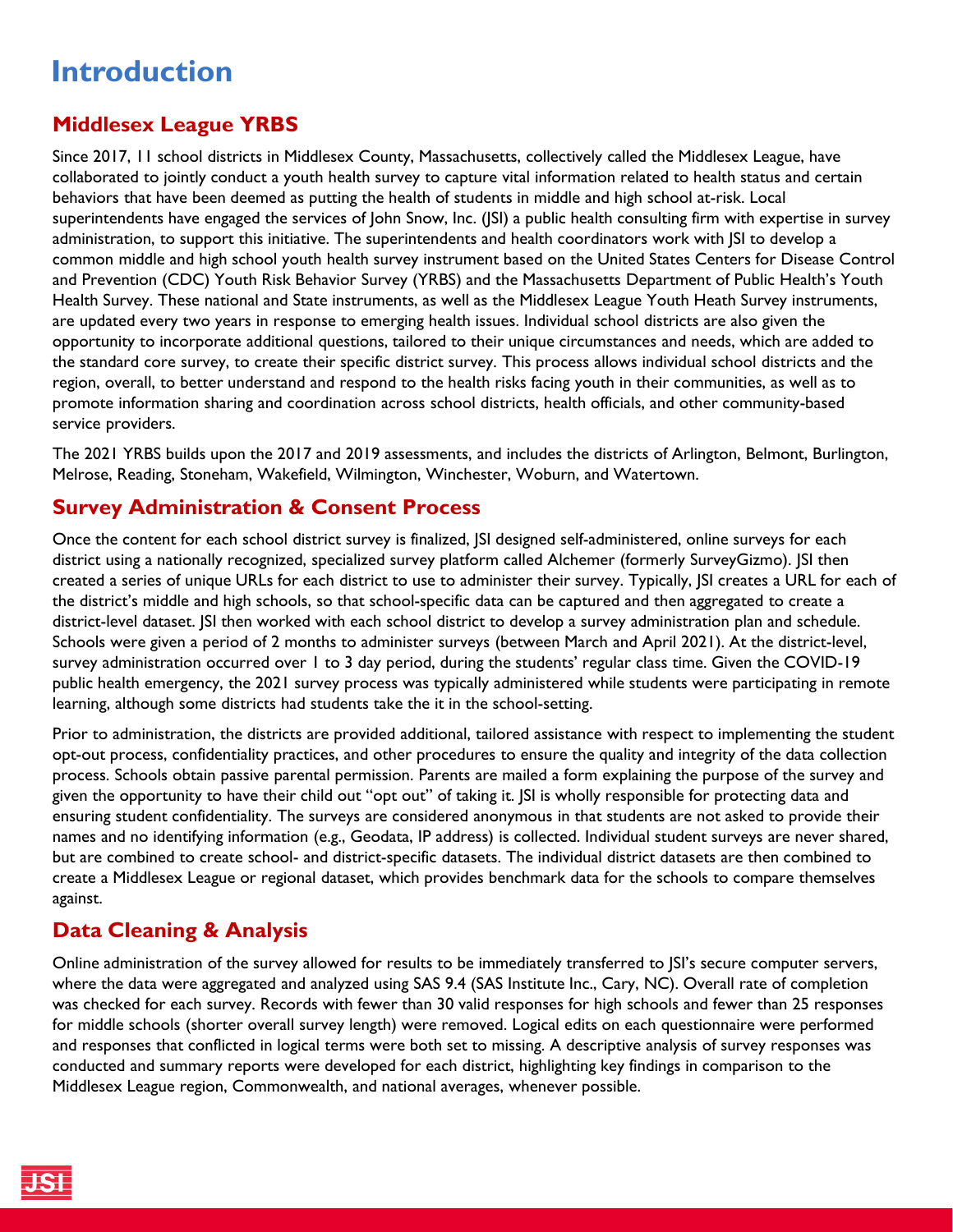# **Content of the Survey and Reporting**

### **Survey Content**

The Middlesex Youth Health Survey asks students to report risk behaviors that contribute to the leading causes of death, disability, and social problems among youth and adults. Six major health behaviors that are related to the leading causes of illness and death among youth in the United States have been identified and categorized into the following domains:

- Behaviors that contribute to unintentional injuries and violence
- Behaviors related to mental health
- Smoking and tobacco use
- Alcohol and other drug use
- Sexual behaviors related to unintended pregnancy and sexually transmitted infections (STIs), including HIV infection
- Unhealthy dietary behaviors and physical inactivity.

In addition, given the unique circumstances related to the COVID-19 public health emergency, questions have been added this year to gather relevant information to assess the impact of COVID-19 and put the consequences of this emergency in the appropriate context.

### **Reporting**

The purpose of this report is to highlight key findings for each of the six core domains, and the COVID-19 questions. Data is reported and analyzed for all students in Arlington, as well as by grade, gender identity, and race when relevant. The following report includes a brief narrative summary of each domain to provide national context. This narrative is then followed by a series of bulleted statements and graphs, which together summarize the survey finding by domain. The information provided below is meant to highlight key themes and provide a perspective on how the district-specific data compares to the regional benchmark data. The school-districts have been provided detailed data outputs and raw reports that allow them to look more carefully at data from each question on the survey, including information that allows the school districts to analyze their data by specific demographic cohorts, such as for girls, boys, different racial categories, middle school students, or high school students. The 2021 school year was unprecedented with the impact of the pandemic, and therefore, comparisons to prior year data will be limited this year.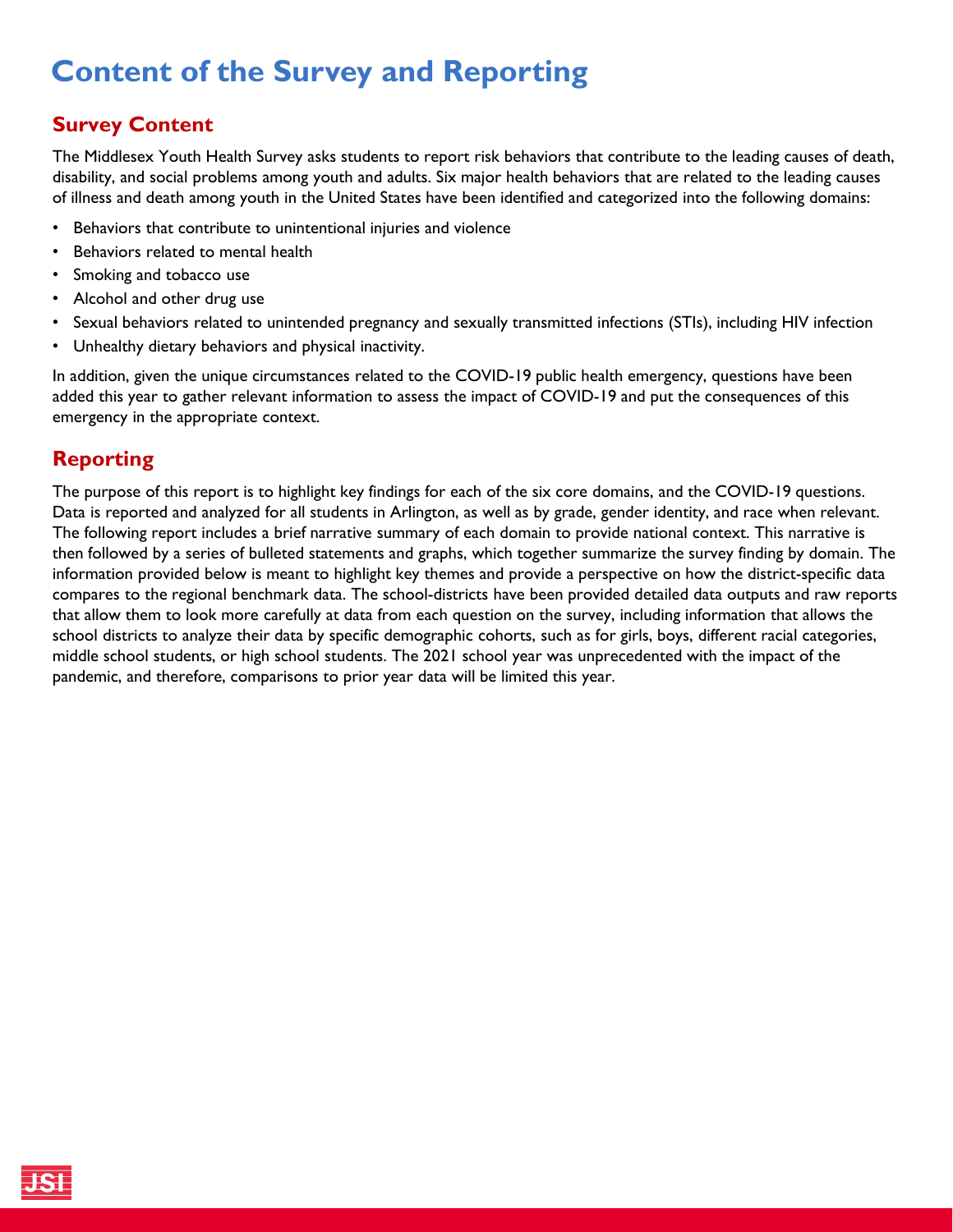# **Respondent Characteristics**

#### How do you describe yourself?

A total of 737 middle school (MS) and 954 high school (HS) students were included in the Arlington analysis. Tables 1 and 2 show the distribution of survey respondents by grade, Race, sex assigned at birth, and gender.

| Table 1. Distribution of Arlington MS respondents |      |       |
|---------------------------------------------------|------|-------|
| Total                                             | 737  | 100%  |
| Grade                                             |      |       |
| 7 <sup>th</sup> Grade                             | 353  | 48.4% |
| 8 <sup>th</sup> Grade                             | 373  | 51.1% |
| <b>Race/Ethnicity</b>                             |      |       |
| Al/AN*                                            | 2    | 0.3%  |
| Asian                                             | 64   | 8.9%  |
| <b>Black or African American</b>                  | 30   | 4.2%  |
| $NH/P**$                                          |      | 0.1%  |
| White                                             | 54 I | 75.6% |
| Multi-Racial                                      | 78   | 10.9% |
| Hispanic/Latino                                   | 70   | 9.7%  |
| Gender                                            |      |       |
| Male                                              | 372  | 51.0% |
| Female                                            | 318  | 43.6% |
| Genderqueer                                       | 25   | 3.4%  |

\*American Indian/Alaska Native

\*\*Native Hawaiian/Pacific Islander

| Table 2. Distribution of Arlington HS respondents |     |       |  |
|---------------------------------------------------|-----|-------|--|
|                                                   | 954 |       |  |
| <b>Total</b>                                      |     | 100%  |  |
| Grade                                             |     |       |  |
| 9 <sup>th</sup> Grade                             | 277 | 29.0% |  |
| 10 <sup>th</sup> Grade                            | 260 | 27.3% |  |
| I I <sup>th</sup> Grade                           | 237 | 24.8% |  |
| 12 <sup>th</sup> Grade                            | 179 | 18.8% |  |
| <b>Race/Ethncity</b>                              |     |       |  |
| AI/AN*                                            | 3   | 0.3%  |  |
| Asian                                             | 109 | 11.6% |  |
| <b>Black or African American</b>                  | 20  | 2.1%  |  |
| NH/PI**                                           | 0   | 0.0%  |  |
| White                                             | 733 | 78.1% |  |
| Multi-Racial                                      | 74  | 7.9%  |  |
| Hispanic/Latino                                   | 71  | 7.5%  |  |
| <b>Sex Assigned at Birth</b>                      |     |       |  |
| Male                                              | 377 | 39.6% |  |
| Female                                            | 575 | 60.4% |  |
| Gender                                            |     |       |  |
| Male                                              | 352 | 37.1% |  |
| Female                                            | 523 | 55.2% |  |
| Genderqueer                                       | 52  | 5.5%  |  |

\*American Indian/Alaska Native

\*\*Native Hawaiian/Pacific Islander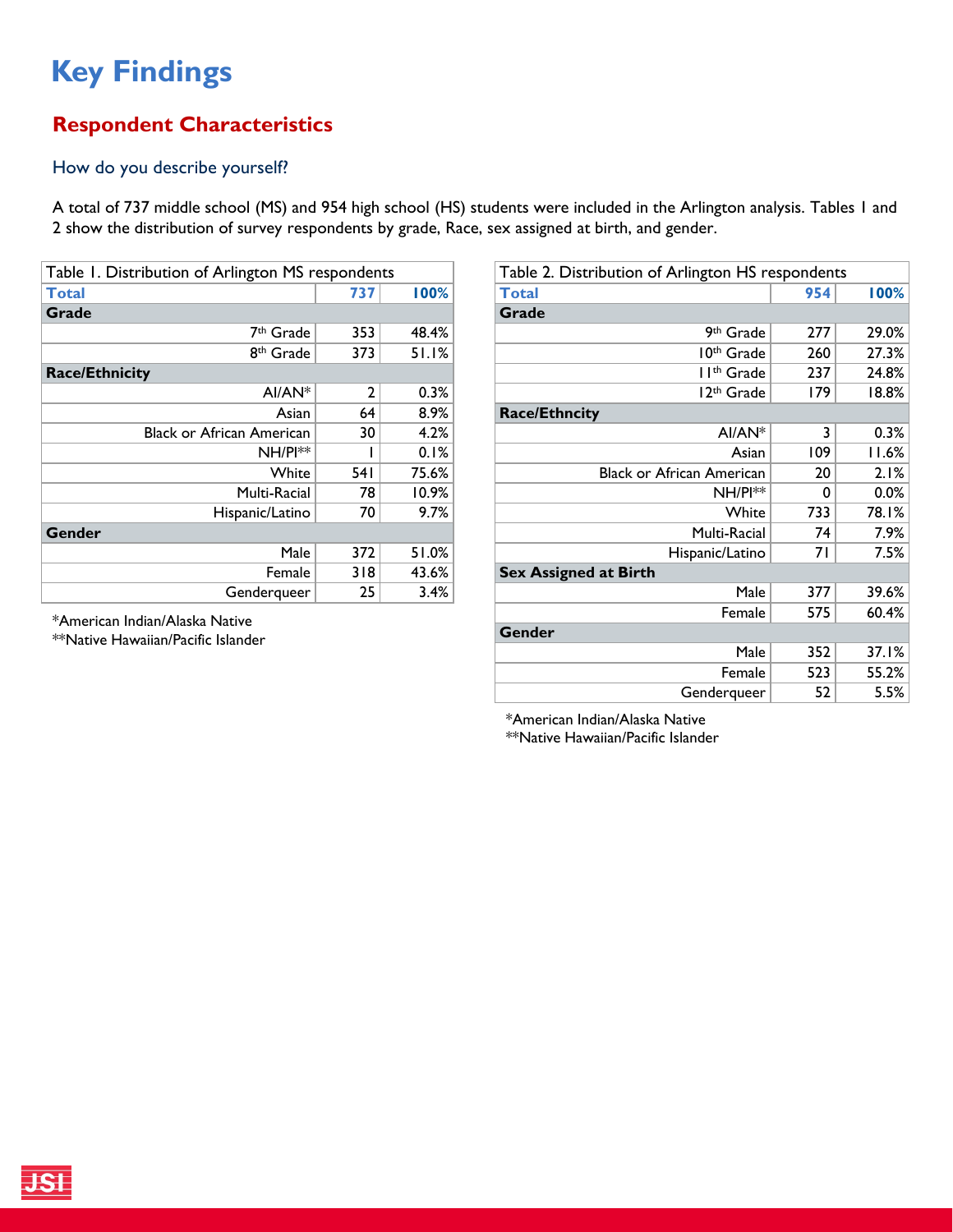### **Coronavirus Pandemic**

Beginning in early 2020, the United States experienced the coronavirus (COVID-19) pandemic. While the extent of the pandemic's effects on adolescents is unknown, early evidence shows that it has had a profound effect on student's mental and physical well-being. Major findings conclude that more than one-quarter of students (29%) say they do not feel connect at all to school adults.<sup>1</sup> A similar percentage do not feel connected to their classmates or school community. Additionally, more than 1 in 4 young people report sleeping fewer hours because of worry, loss of self-confidence, and feelings of unhappiness, depression, and constant strain. The distress that students face has been greatly exacerbated by COVID-19, however, it follows the historical trend of increasing depression, anxiety, and stress experienced by young people.

#### **Arlington Summary**

- Arlington students reported experiencing poor mental health at similar rates to the Middlesex League Region.
- About one-third of HS and over one-fourth of MS students reported that their mental health was not good most of the time or always. Black HS and Asian MS students were less like to report experiencing poor mental health, while genderqueer students were significantly more likely.
- While the majority of students did not experience any adverse financial or health-related affects of COVID-19, **17% of HS and 20% of MS students had a family member or close friend who died**.
- More than half of HS and MS students reported experiencing feelings of anger, sadness, worry, numbness, or frustration in reaction to the coronavirus. More than half of HS students reported experiencing difficulty concentrating and making decisions.
- Just over half of HS and MS students reported feeling close to people in their school (55% and 53%, respectively).

#### **Core Survey Questions Analyzed**

- During the coronavirus pandemic, how often was your mental health not good?
- During the past 12 months, did any of these things happen to you?
- During the coronavirus pandemic, have you experienced any of the following?
- Do you agree or disagree that you feel close to people at your school?

1<https://www.americaspromise.org/press-release/national-survey-high-school-students-during-covid-19-finds-widespread-negative-impact>

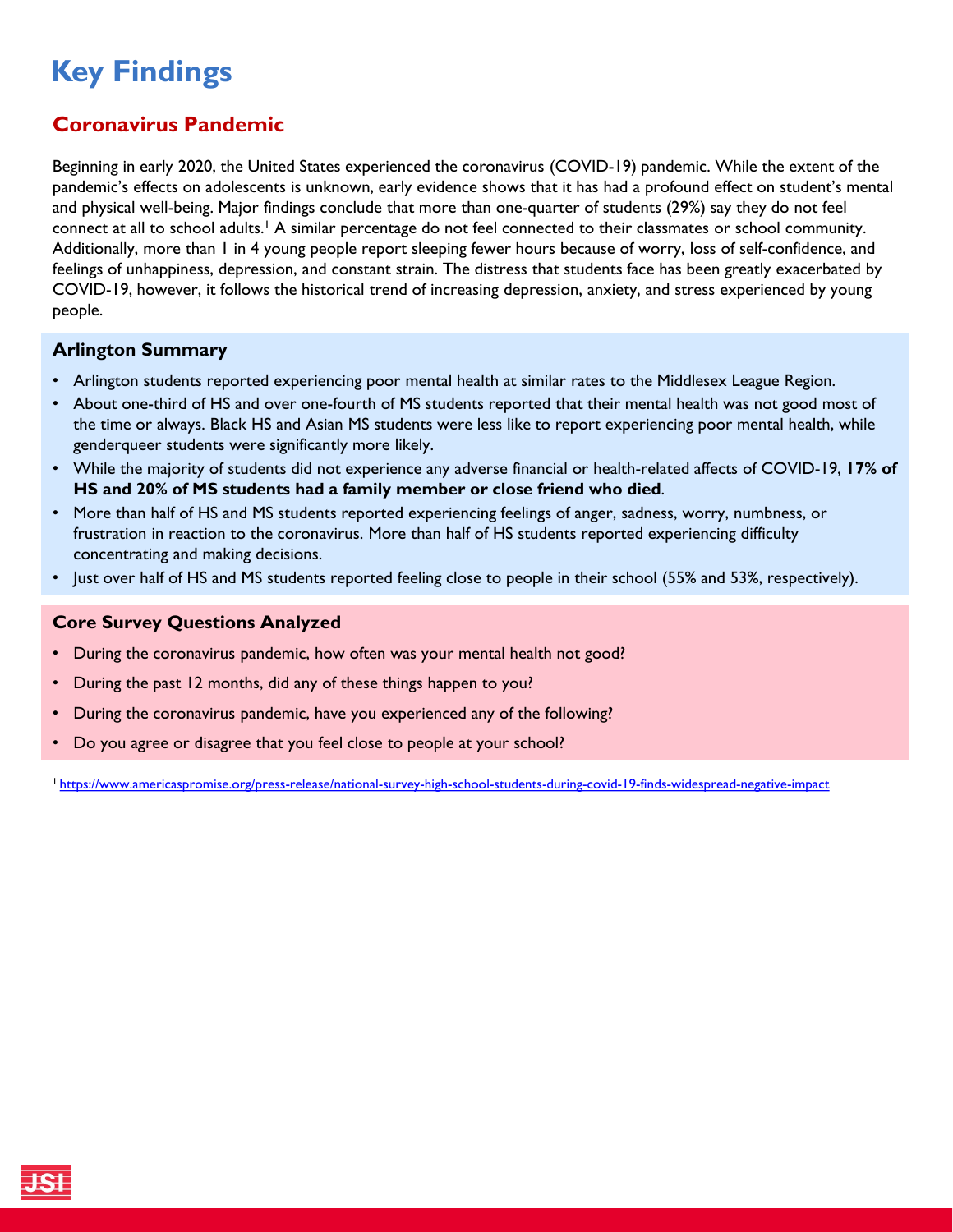### **Coronavirus Pandemic**

#### During the coronavirus pandemic, how often was students' mental health not good?

- Overall: Almost one-third of Arlington HS students and over one-fourth of Arlington MS students reported that their mental health was not good most of the time or always.
- Race: White HS students and Multi-Racial MS students were more likely to report that their mental health was not good most of the time or always, followed closely by students of other races.
- Gender: Genderqueer students were significantly more likely to report that their mental health was not good most of the time or always followed by female and male students.
- Grade: Students reported similarly that their mental health was not good most of the time or always.



72%

76%



Figure 2. Percent of MS students who reported that their mental health was not good most of the time or always due to the coronavirus pandemic

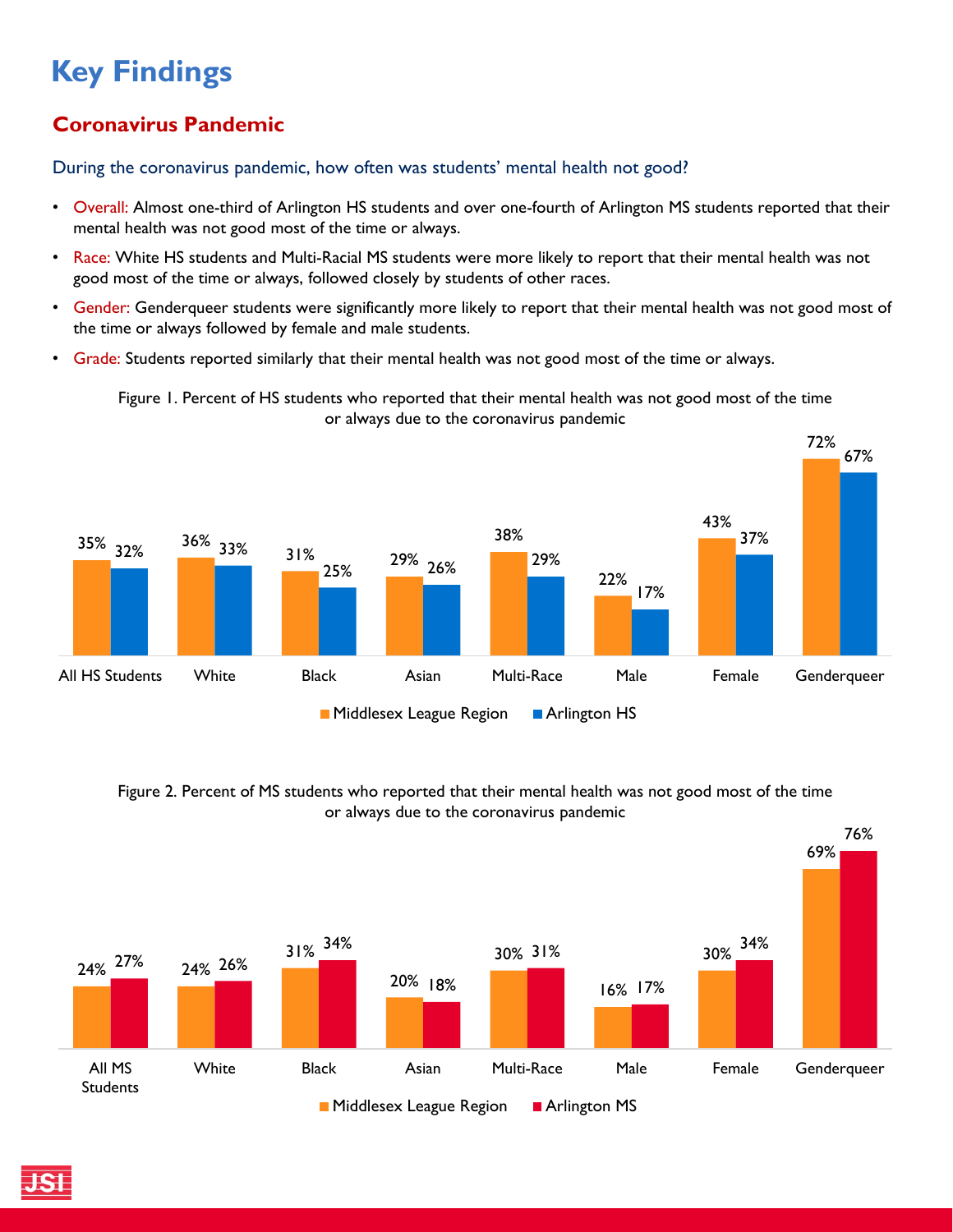### **Coronavirus Pandemic**

#### During the past 12 months, did any of these things happen to you?

• Overall: Arlington HS and MS students were most likely to report that they did not experience any adverse effects of coronavirus (64% and 67%, respectively), followed by the death of a family member or close friend (17% and 20%, respectively) and a family member having a serious illness (16% and 13%, respectively),

> Figure 3. Percent of Arlington students who reported that their family experienced adverse financial or health effects from the coronavirus pandemic



#### During the coronavirus pandemic, have you experienced any of the following?

• Overall: Arlington HS students were more likely than MS students to report having experienced emotional and physical stress reactions to the coronavirus, as well as increased substance use.



Figure 4. Arlington student reactions to the stress of the coronavirus pandemic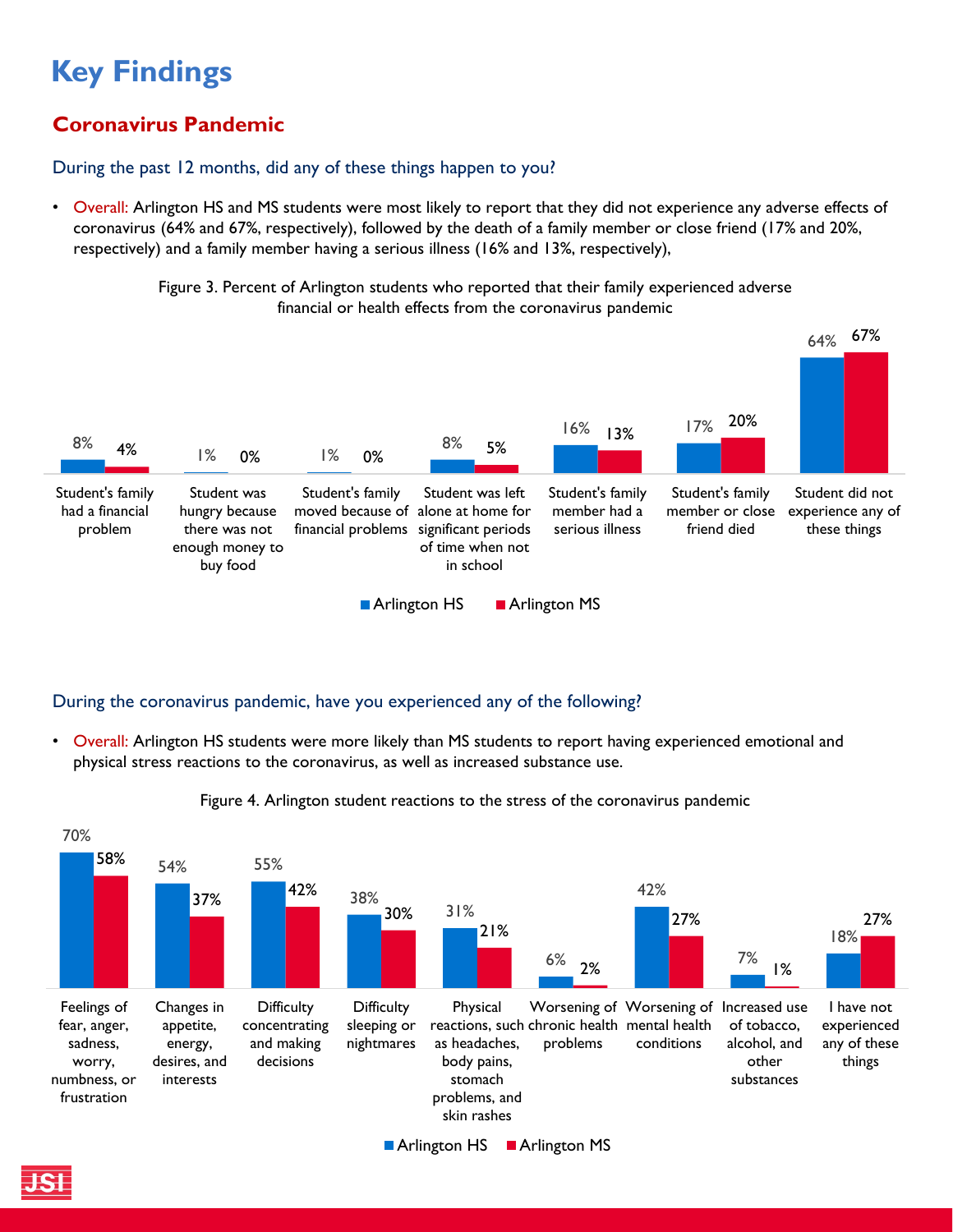### **Coronavirus Pandemic**

Do you agree or disagree that you feel close to people at your school?

- Overall: About half of Arlington HS and MS students agree or strongly agree that they feel close to people in their school (47% and 46%, respectively).
- Race: White Arlington students were more likely to agree or strongly agree that they feel close to people in their school (49% HS, 48% MS), compared to students of other races.
- Gender: GenderqueerArlington students were significantly less likely to agree or strongly agree that they feel close to people at their school than female and male students.
- Grade: Students responded similarly by grade.





#### Figure 6. Percent of MS students who reported that they agree or strongly agree that they feel close to people in their school

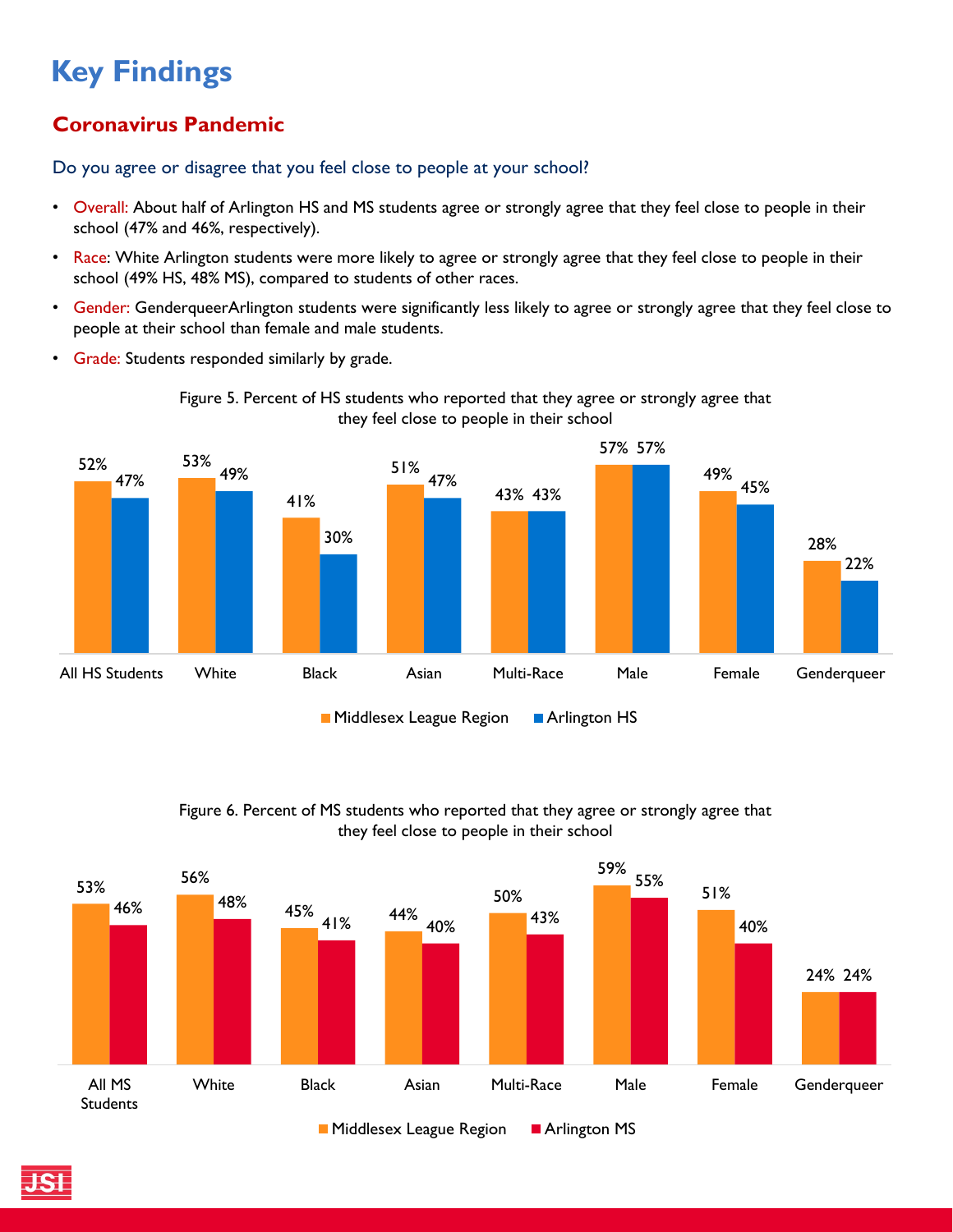### **Mental Health**

In the United States, approximately 1 in 4 youth meet criteria for a lifetime mental disorder such as depression, anxiety, or Attention Deficit Hyperactivity Disorder (ADHD).<sup>1</sup> This can cause serious changes in the way youth learn, behave, or handle their emotions, causing distress and problems getting through the day. The CDC reports that 7.4% of children aged 3-17 years (~4.5 million) have a diagnosed behavior problem, 7.1% (~4.4 million) have diagnosed anxiety, and 3.2% (~1.9 million) have diagnosed depression.2 According to data from the National Centers for Disease Control and Prevention (CDC). In addition, the CDC reports that the rate of suicide for youth and young adults ages 10 to 24 increased nearly 60% between 2007 and 2018.3

#### **Arlington Summary**

- 27% of HS and 23% of MS students reported that their mental health was not good most of the time or always.
- Genderqueer students were more likely to report experiencing overwhelming stress, depression, and suicidal ideations than male or female students.
- Similar to the Middlesex League Region, school demands and expectations caused Arlington students the most negative stress, with keeping up with schoolwork reported as the primary contributing factor.
- Suicidal ideation and attempts were reported at similar rates compared to prior YRBS data. Students were slightly more likely to report making a plan about how they would attempt suicide in 2021.
- Students most often identified a parent as their support network.

#### **Core Survey Questions Analyzed**

- General
	- During the past 30 days, how often was your mental health not good?
- Stress
	- Which of the following do you find causes the most negative stress for you?
	- Which of the following do you find the most stressful about school?
- Depression
	- During the past 12 months, did you ever feel so sad or hopeless almost every day for two weeks or more in a row that you stopped doing some usual activities?
- Self-harm and suicide
	- During the past 12 months, how many times did you do something to purposely hurt yourself without wanting to die, such as cutting or burning yourself on purpose? (HS)
	- Have you ever seriously thought about killing yourself? (MS)
	- During the past 12 months, did you ever seriously consider attempting suicide? (HS)
	- Have you ever tried to kill yourself? (MS)
	- During the past 12 months, how many times did you actually attempt suicide? (HS)
	- If you attempted suicide during the past 12 months, did any attempt result in an injury, poisoning, or overdose that had to be treated by a doctor or nurse? (HS)
- Support networks and treatment access
	- Do you have a healthy activity or behavior (coping strategy) that helps you relieve stress?
	- Is there at least one teacher or other adult in your school that you can talk to if you have a problem?
	- Can you talk with at least one of your parents or other adult family members about things that are important to you?
	- Are you taking medicine or receiving treatment from a doctor or other health professional for any type of behavioral health, mental health condition or emotional problem?

- [youth#:~:text=Click%20to%20Enlarge%20Most%20youth,with%20anxiety%20disorders%2C%20and%209.6](https://www.cdc.gov/childrensmentalhealth/features/anxiety-depression-children.html)
- 2<https://www.cdc.gov/childrensmentalhealth/features/anxiety-depression-children.html>

3<https://www.cdc.gov/nchs/data/nvsr/nvsr69/NVSR-69-11-508.pdf>

<sup>1</sup> https://youth.gov/youth-topics/prevalence-mental-health-disorders-among-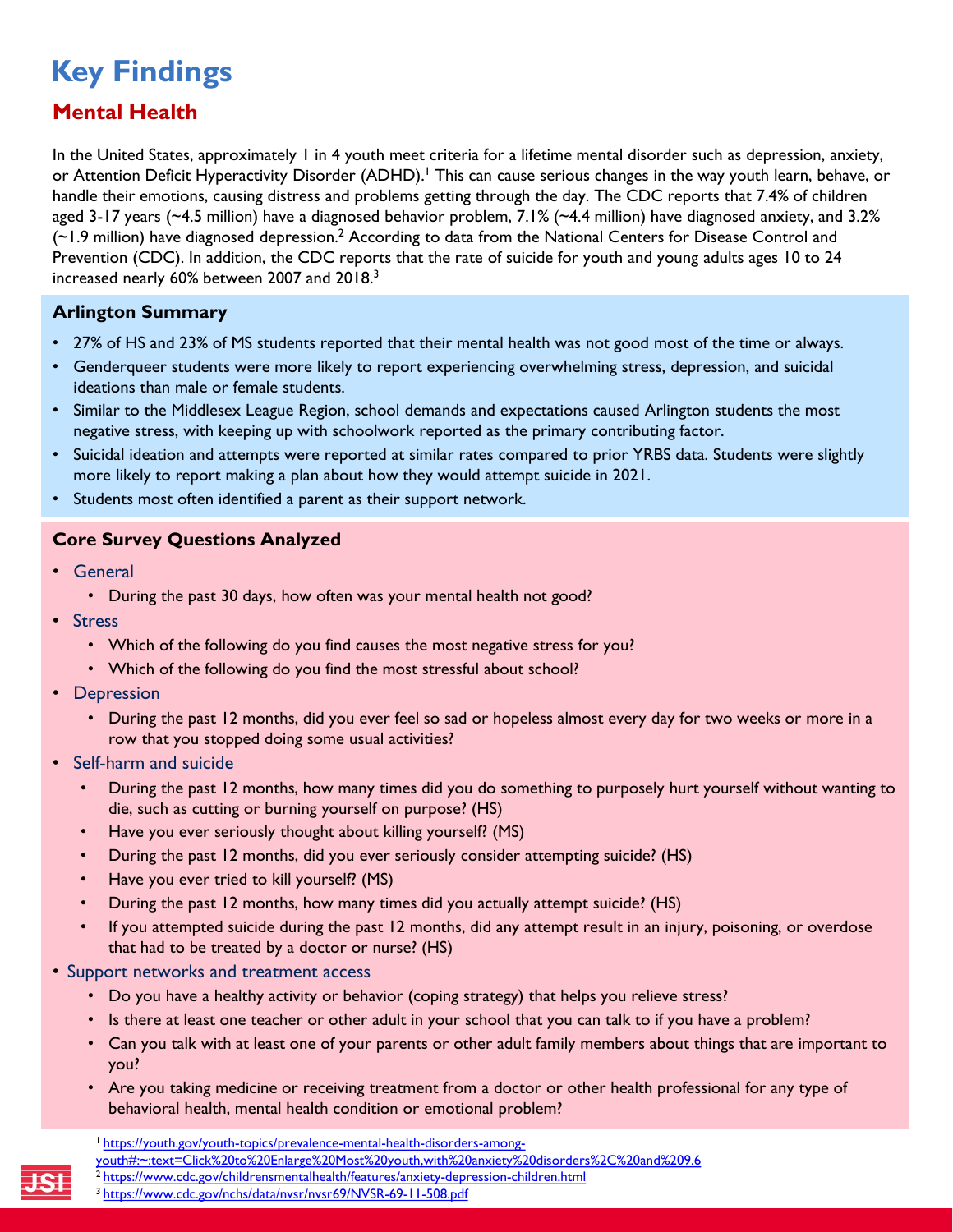### **Mental Health**

During the past 30 days, how often was your mental health not good?

- Overall: 27% of Arlington HS and 23% of MS students reported that their mental health was not good most of the time or always. This is similar to the Middlesex League Region (29% HS, 21% MS).
- Grade: Mental health struggles increase with grade level from 20% to 29%.

Figure 7. Percent of students who reported having "poor" mental health in the past 30 days by grade



- Race: In Arlington HS and MS, Black students were more likely to report that their mental health was not good most of the time or always in the past 30 days
- Gender: In MS and HS female students are about two times and genderqueer students about three to five times more likely than male students to report their mental health was not good most of the time or always in the past 30 days.



Figure 8. Percent of Arlington students who reported that their mental health was not good most of the time or always in the past 30 days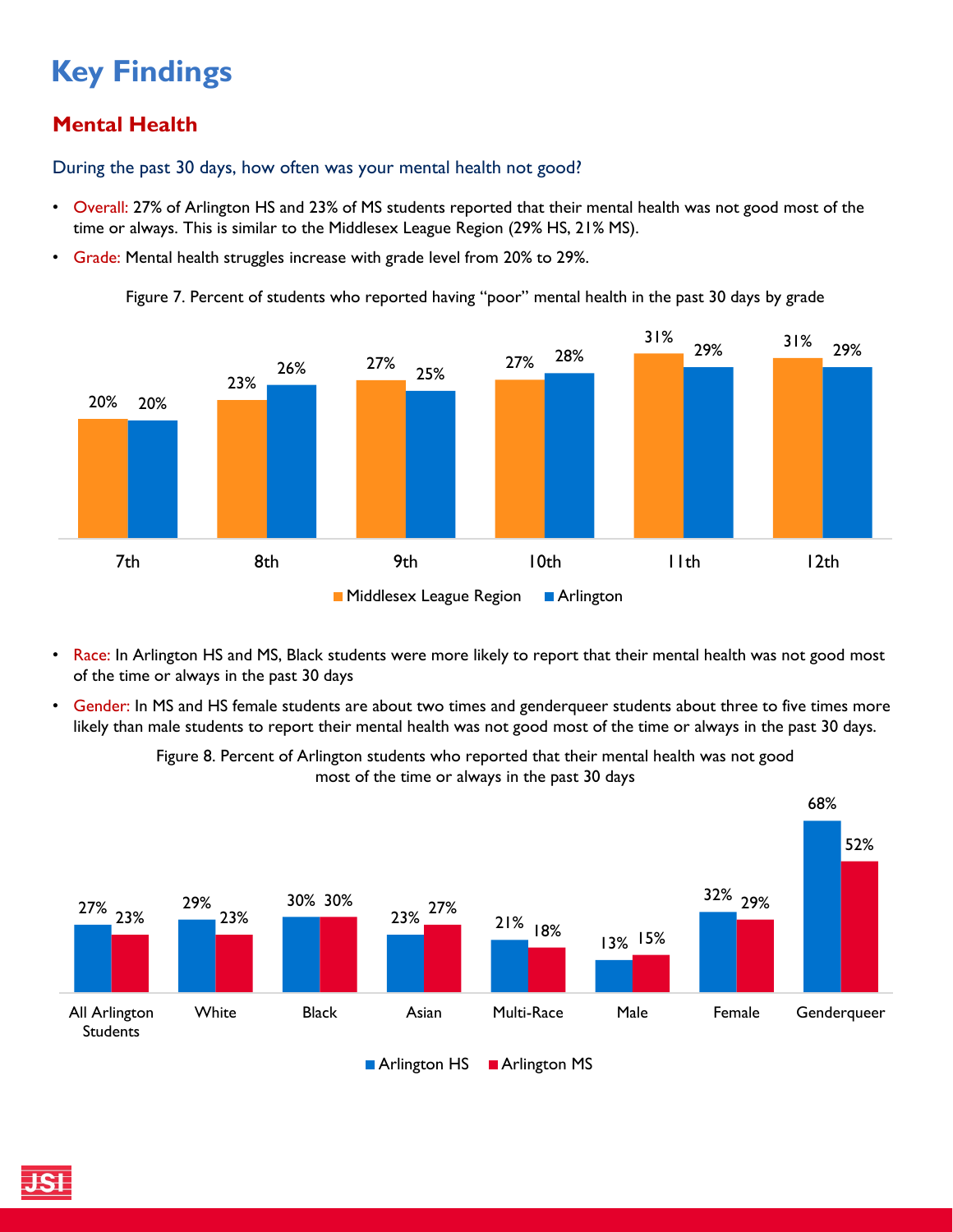# **Mental Health**

Which of the following do you find causes the most negative stress for you?

- Overall: About 42% of Arlington HS students reported that school demands/expectations caused them the most negative stress, 25% reported busy schedules, and 13% worry about their future (e.g., college, career, etc.). About 37% of MS students reported that school demands/expectations caused them the most negative stress, followed by busy schedules (26%) and parent demands/expectations (13%).
- Gender: Genderqueer MS students reported that other family or personal issues (32%) and parent/family demands and expectations (11%) most after school demands.



Figure 9. Percent of Arlington students who worry about school demands/expectations

#### Which of the following do you find the most stressful about school?

- Overall: In MS and HS the greatest sources of stress for students are:
	- Keeping up with schoolwork (35-47%)
	- Having to study things you they do not understand (11-16%)



**Arlington HS Arlington MS** 

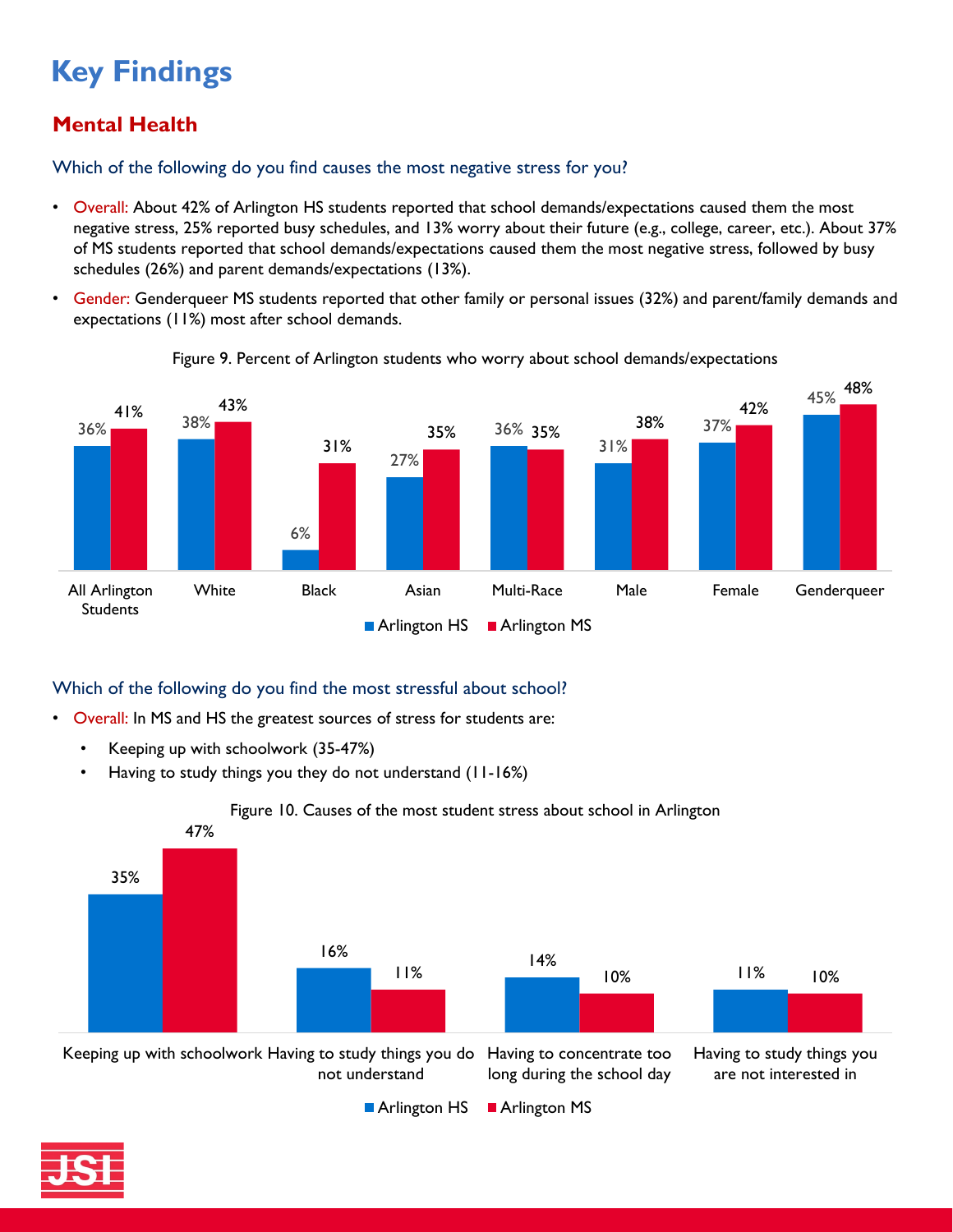### **Mental Health**

During the past 12 months, did you ever feel so sad or hopeless almost every day for two weeks or more in a row that you stopped doing some usual activities?

- Overall: 25% of Arlington HS students feel so sad or hopeless almost every day for 2 weeks or more that they stop doing usual activities, compared to 28% in the Middlesex League Region.
- Race: Multi-Racial and Black Arlington HS students report higher levels of depression.
- Gender: Female and genderqueer Arlington HS students are two and six times more likely, respectively, to suffer from depression than male students.



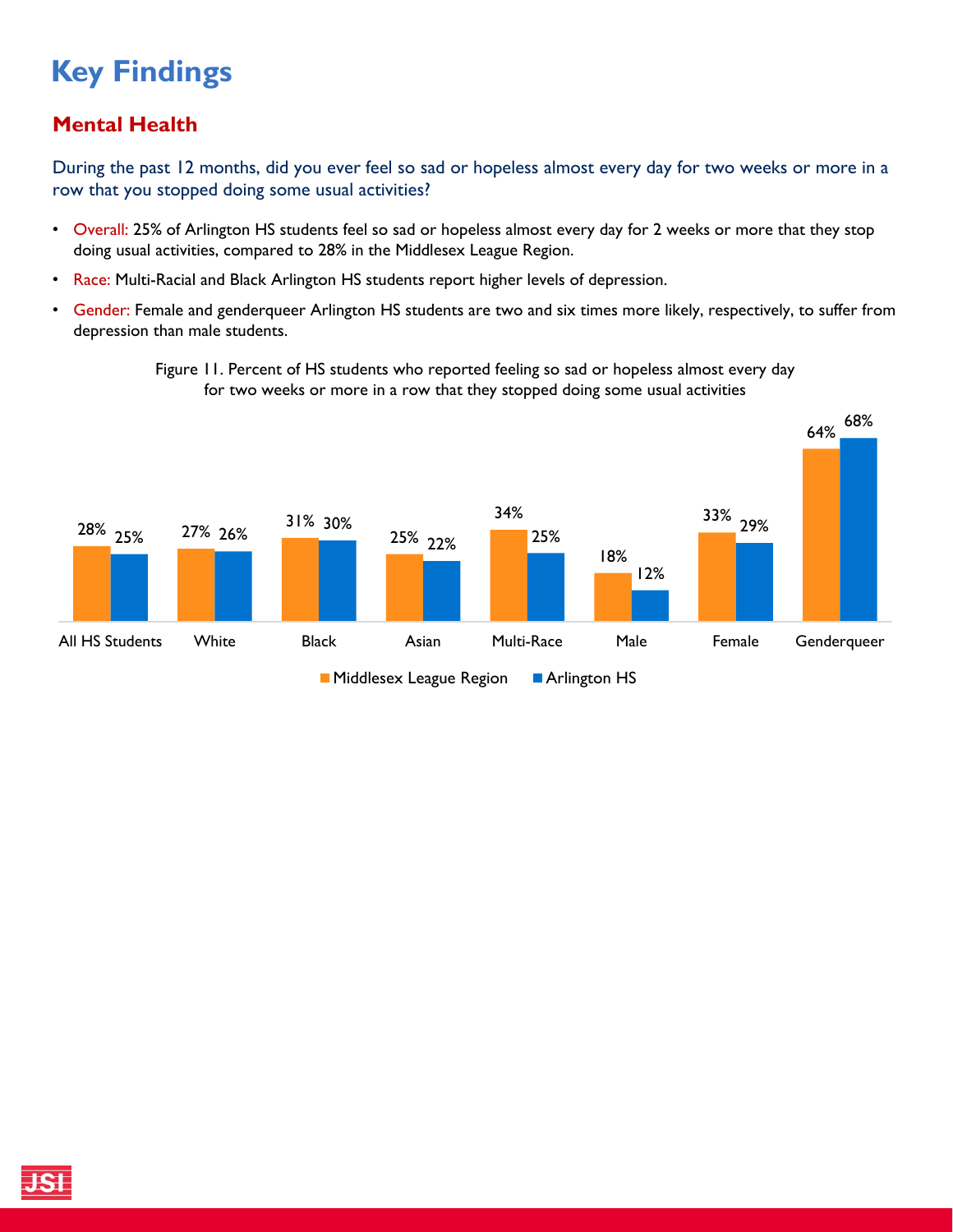### **Mental Health**

Self-harm or seriously considered committing suicide in the past 12 months.

- Overall: 13-20% of Arlington students did something to purposely hurt themselves without wanting to die. 8-19% of students reported having considered attempting suicide.
- Grade: 10<sup>th</sup> grade students are more likely to report purposely hurting themselves without wanting to die, and 8<sup>th</sup> graders were more likely to seriously consider suicide.

Figure 12. Percent of Arlington students who purposely hurt themselves at least once without wanting to die in the past 12 months or seriously considered attempting suicide in the past 12 months (HS) or ever (MS) by grade



**Purposely hurt themselves at least once without wanting to die Seriously considered attempting suicide** 

#### Made a plan or attempted suicide in the past 12 months.

- Overall: 2% of Arlington students report having made a suicide attempt (in HS 5 attempts resulted in injury to the student).
- Grade: Students in 8<sup>th</sup> grade report particularly high risk for planning and attempting suicide.



Figure 13. Number of Arlington students who made a plan about how they would attempt suicide and attempted suicide by grade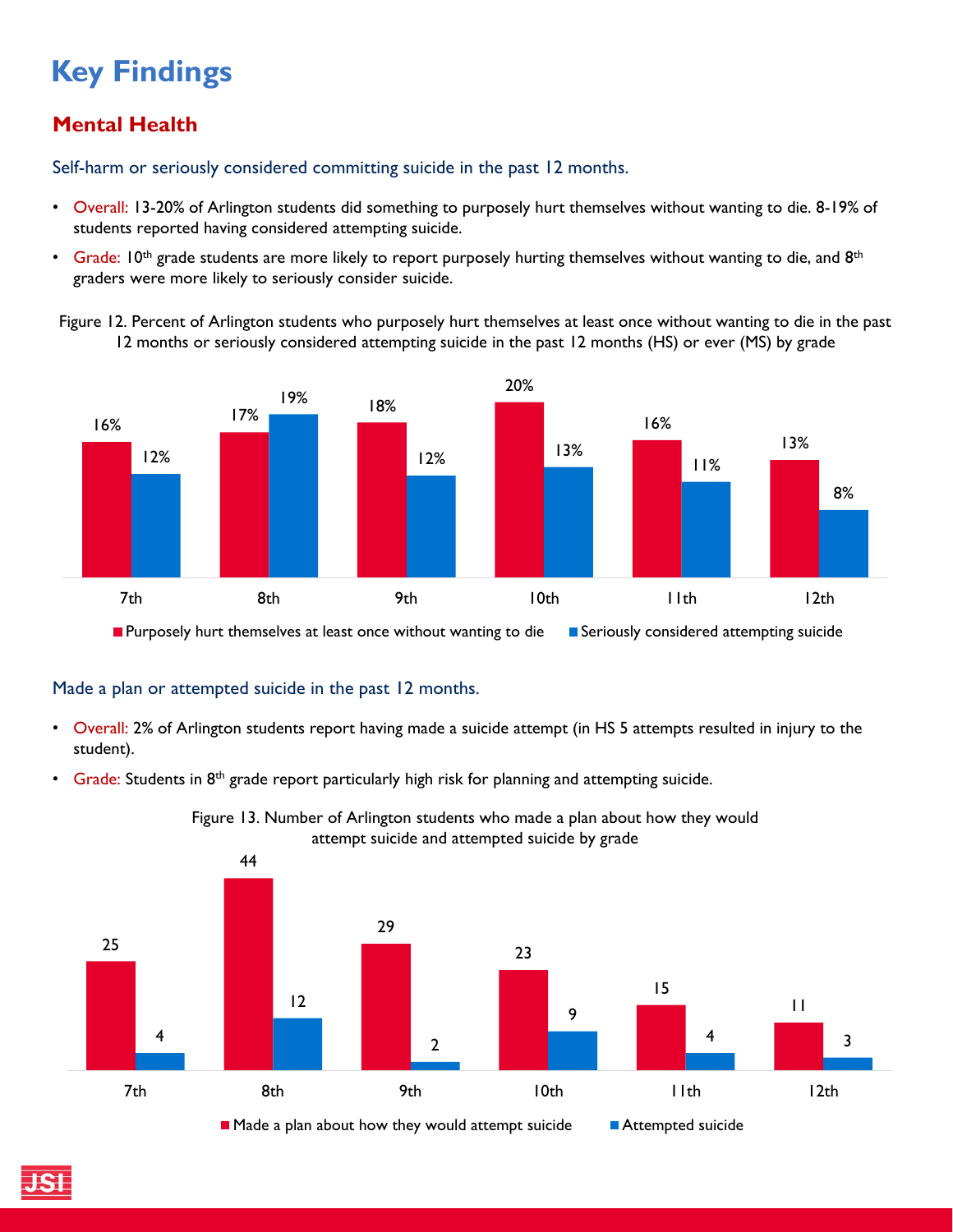### **Mental Health**

Made a plan or attempted suicide in the past 12 months (HS) or ever (MS)

- Race: Black Arlington students are two to three times more likely to report planning for suicide. Black and Multi-Racial HS students are more likely to attempt suicide, and Asian MS students are more likely to attempt suicide.
- Gender: Genderqueer students are more likely to plan for and attempt suicide. Genderqueer MS students are particularly at risk for suicide attempts.

Figure 14. Percent of Arlington students who have ever made a plan about how they would attempt suicide



Figure 15. Percent of Arlington students who attempted suicide in the past 12 months (HS) or ever (MS)

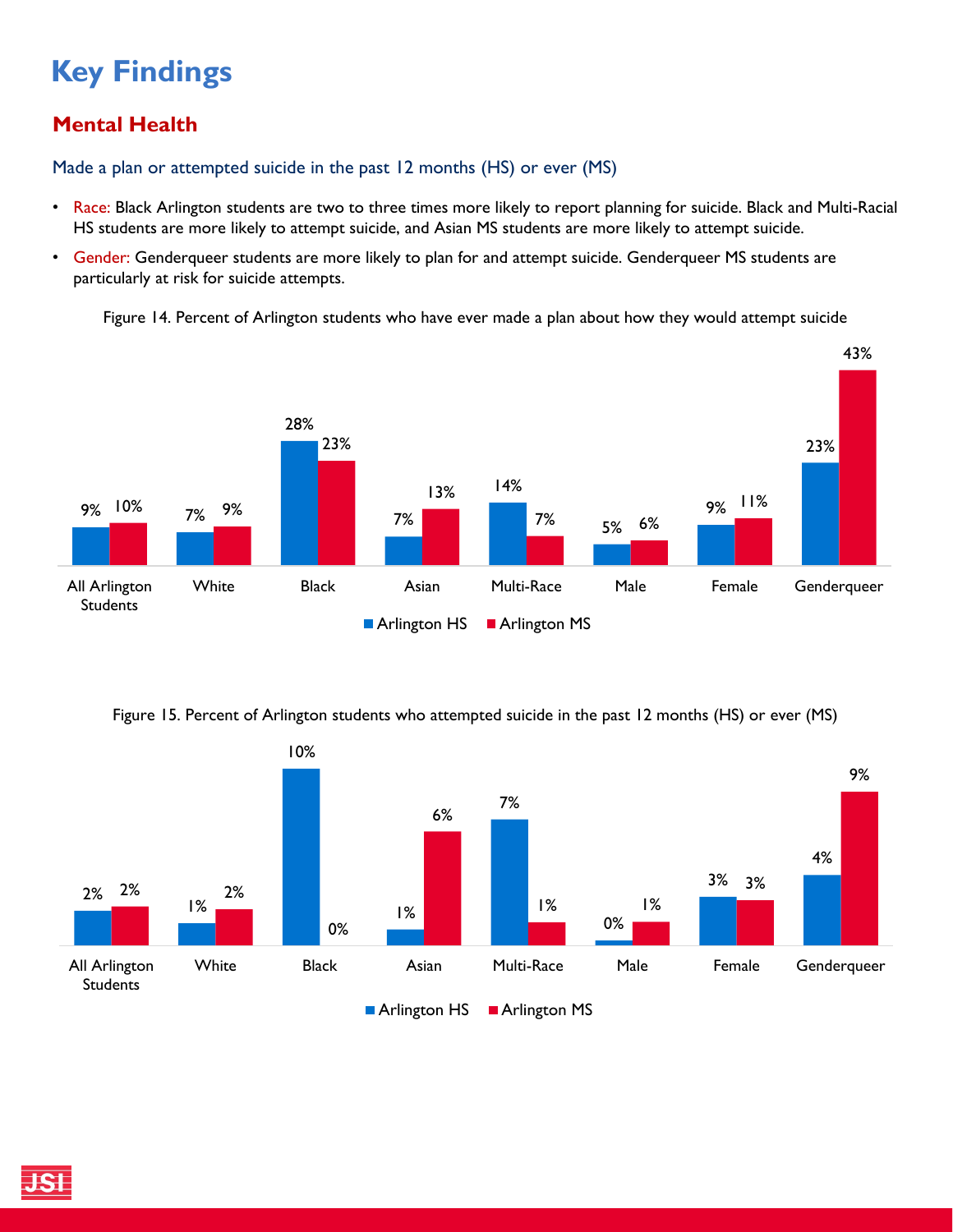### **Mental Health**

#### Support networks and treatment access (overall)

- Most Arlington students (77-81%) are able to use a coping strategy to relieve stress.
- The majority of Arlington students (55-61%) have at least one teacher or other adult at school they can talk to.
- Most Arlington students (82-85%) have at least one parent they can talk to.
- 13-17% of Arlington students receive care through prescribed medications.

Figure 16. Percent of students who reported having a support network or access to treatment

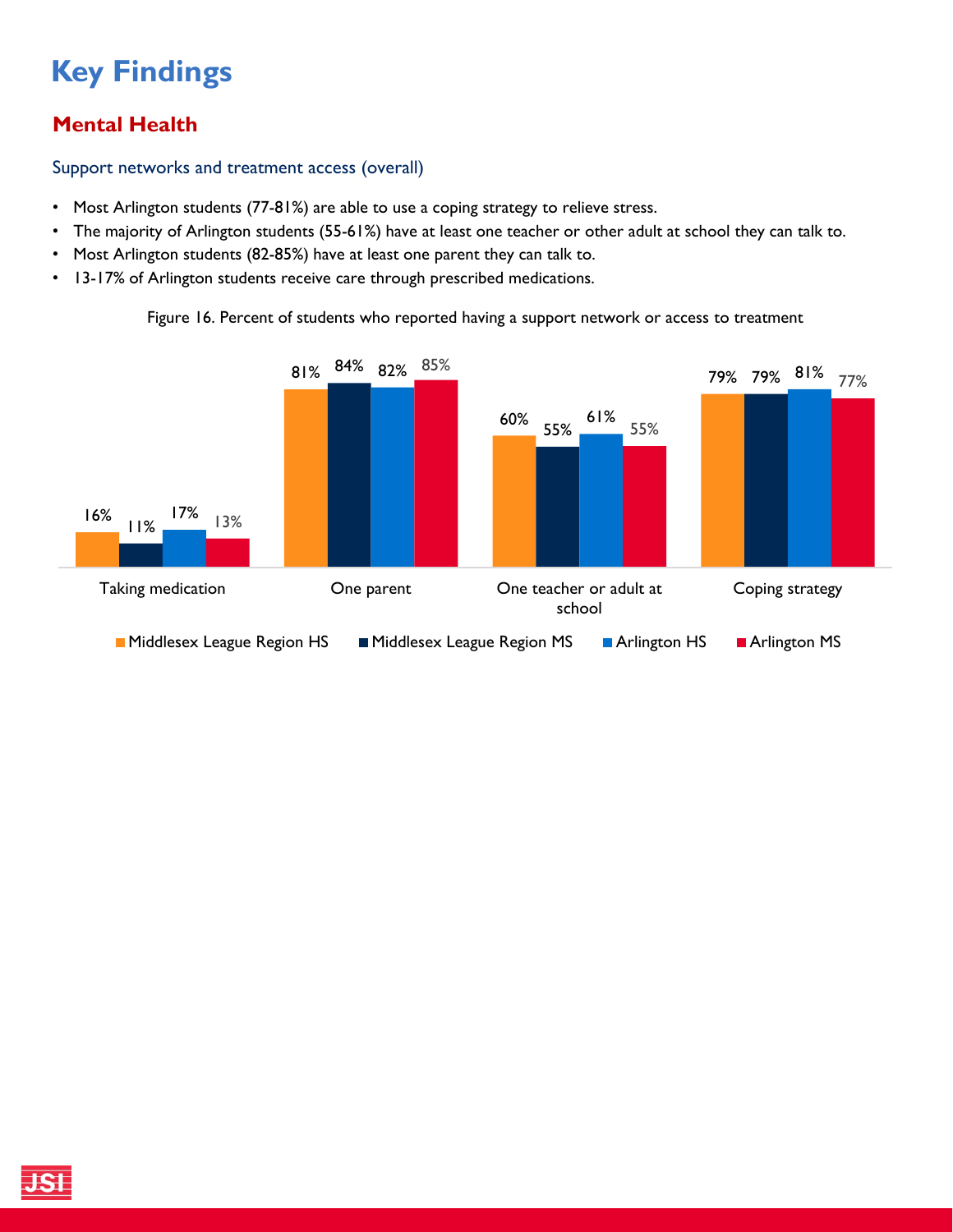### **Substance Use**

Studies show that the earlier substance use begins, the more likely a continued use of substance and development of substance use problems are to occur. Adolescents use alcohol, marijuana, and tobacco most commonly with about twothirds of students across the country having tried alcohol by 12th grade.<sup>1</sup> From 2017 to 2019, the national percentage of teenagers who said they have vaped nicotine in the past 12 months roughly doubled for  $8<sup>th</sup>$  graders from 7.5% to 16.5%, for  $10$ <sup>th</sup> graders from 15.8% to 30.7% and for  $12$ <sup>th</sup> graders from 18.8% to 35.3%.<sup>2</sup> While rates steadied in 2020, they have not decreased and remain a cause for health concern amongst youth.<sup>3</sup>

As the COVID-19 pandemic continues, it remains to be analyzed whether reduced ability to interact with peers and having access to other sources of drugs may be a mitigating factor in youth substance use.

#### **Arlington Summary**

- Overall, substance use increased as students increased in grade.
- Alcohol was most commonly used by HS and MS students. Over one-third of HS students report having drank alcohol in the past 30 days.
- White HS students were more likely to report drinking alcohol. Black HS students were more likely to report marijuana. Electronic vapor product use was similar across races.
- Female students were more likely to report drinking alcohol. Male students were more likely to report using marijuana and electronic vapor products.
- HS students generally accessed substances through friends or family members.
- Use of prescription drugs not prescribed to you was perceived as the most risky and marijuana use the least among HS students.

#### **Core Survey Questions Analyzed**

- 30 day (current) use
	- During the past 30 days, on how many days did you smoke part of all of a substance? (Question was asked for each substance)
- Access to substances
	- During the past 30 days, how did you usually get a substance that you used? (Question was asked for each substance)
- Risk of substance use
	- How much do you think people risk harming themselves physically or in other ways if they use a substance? (Question was asked for each substance)

3 Ibid.

<sup>1</sup> <https://www.cdc.gov/ncbddd/fasd/features/teen-substance-use.html>

<sup>2</sup> <https://teens.drugabuse.gov/teachers/stats-trends-teen-drug-use>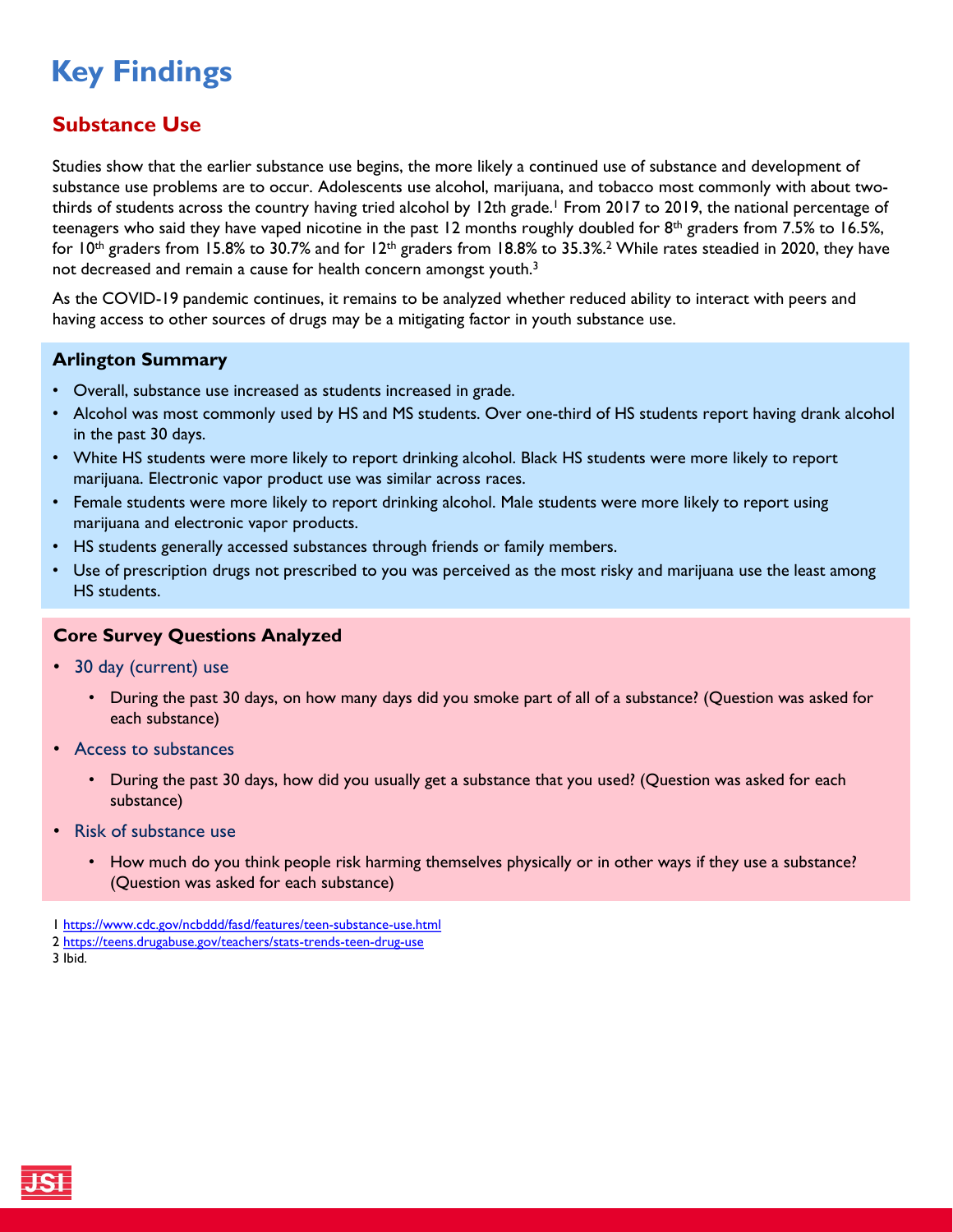### **Substance Use**

#### Past 30 day (current) use

• Overall: Alcohol is the most reported substance used by Arlington HS students. Alcohol and prescription drugs were the most reported substances used by MS students.



• Overall: The percent of Arlington students reporting use of any substance increases by grade in a dose-response manner.

Figure 18. Percent of Arlington students reporting past 30 day (current) use of substances by grade



\*MS students were asked about lifetime use of inhalants.

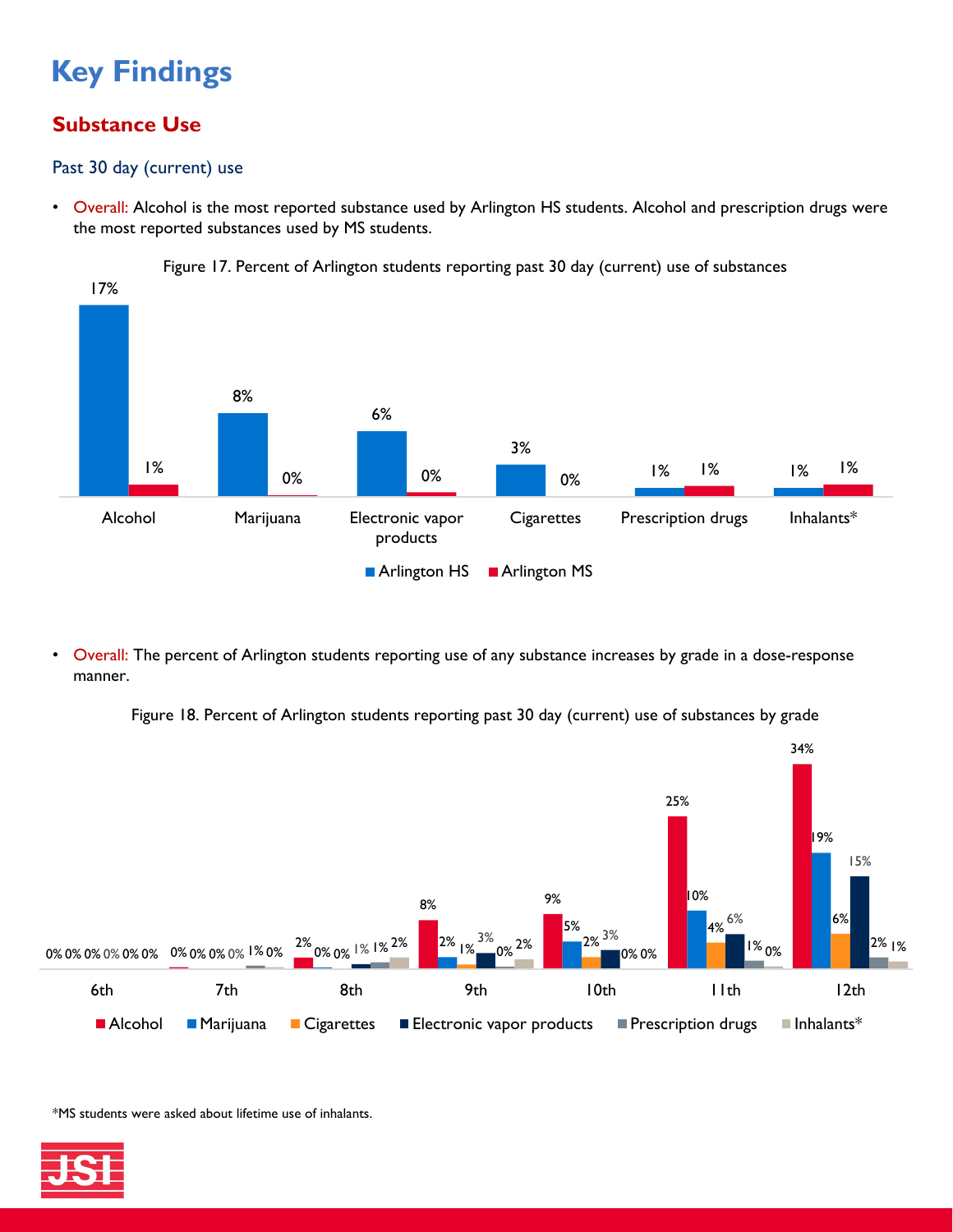### **Substance Use**

#### Past 30 day (current) use

- Race: White Arlington HS students are more likely to report alcohol use. Black students were more likely to report using marijuana. Electronic vapor use was similar across races.
- Gender: Arlington HS students reported substance use similarly across genders.

Figure 19. Percent of Arlington HS students reporting past 30 day (current) use of substances



#### Availability of substances

- How did you usually get the alcohol you drank?
	- HS: Got it from a friend or family member  $(71\%)$ , got it some other way  $(13\%)$ , gave someone else money to buy it (8%).
	- MS: Got or bought them from a friend, family member, or someone else (50%), got them some other way (50%).
- How did you usually get the marijuana you smoked?
	- HS: Got it from friends (44%), bought if from someone else (30%), got it some other way (15%).
- How did you usually get the electronic vapor products you used?
	- HS: Got or bought them from a friend, family member, or someone else (43%), got them some other way (25%). bought them myself in a vape or tobacco shop (17%).
	- MS: Got or bought them from a friend, family member, or someone else (67%), got them some other way (33%).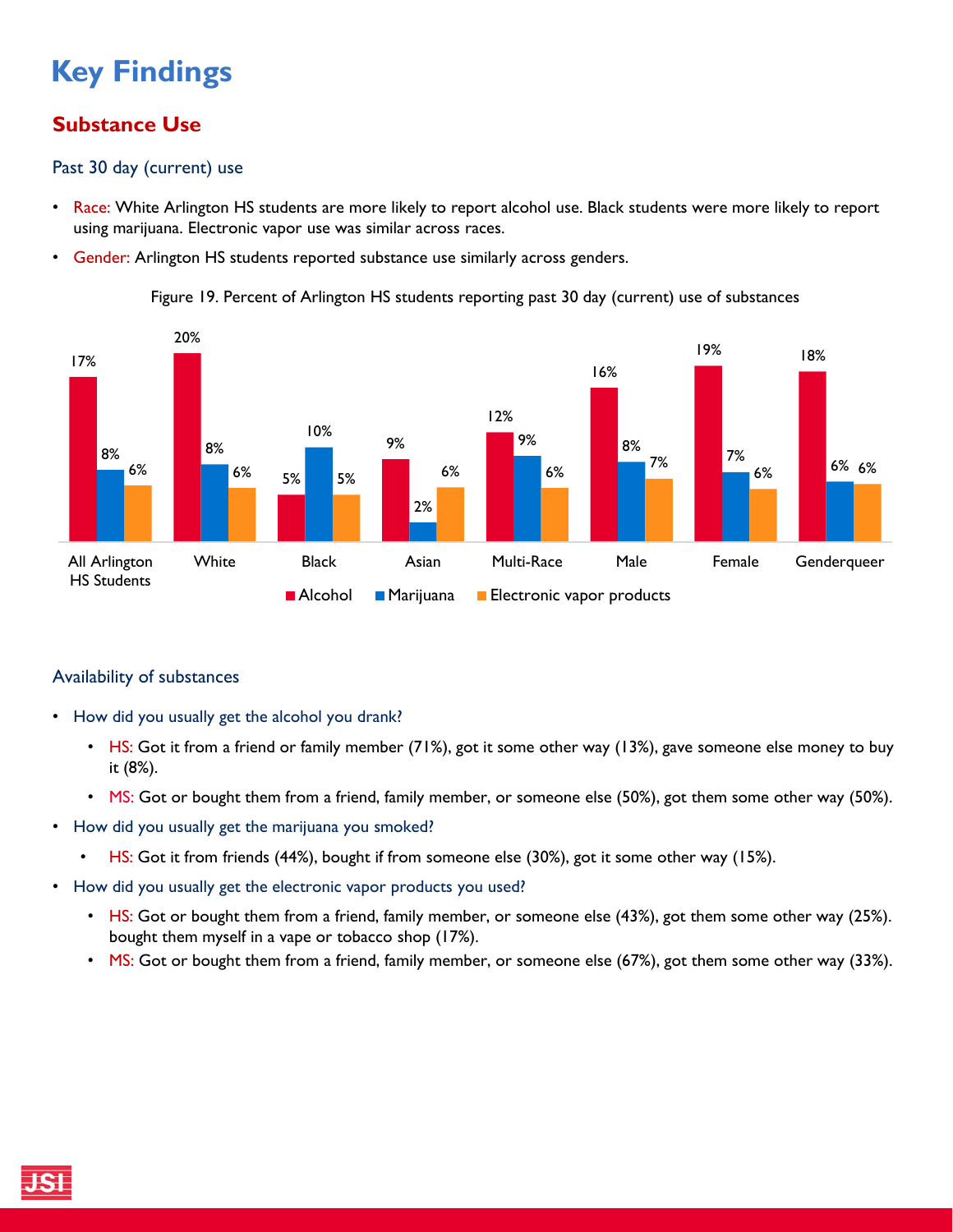### **Substance Use**

#### Perception of Risk Among HS students

- Overall: Arlington HS students perceived using prescription drugs not prescribed to them as the greatest risk, followed by the use or e-cigarettes or other vaping devices, and regular consumption of alcoholic beverages. HS students perceived smoking marijuana once or twice a week as the least risky, with 16% reporting that they believe there is no risk.
- Race: Multi-Racial students were less likely to report a great risk of harm from having five or more drinks of an alcoholic beverage once or twice a week (36%), while Asian students were more likely (56%). White students were less likely to report a great risk from smoking marijuana (18%), while Asian students were more likely (37%).
- Gender: Female students were more likely to report a great risk of harm from using substances than male students.

Figure 20. Perceived risk of substance use among Arlington HS students

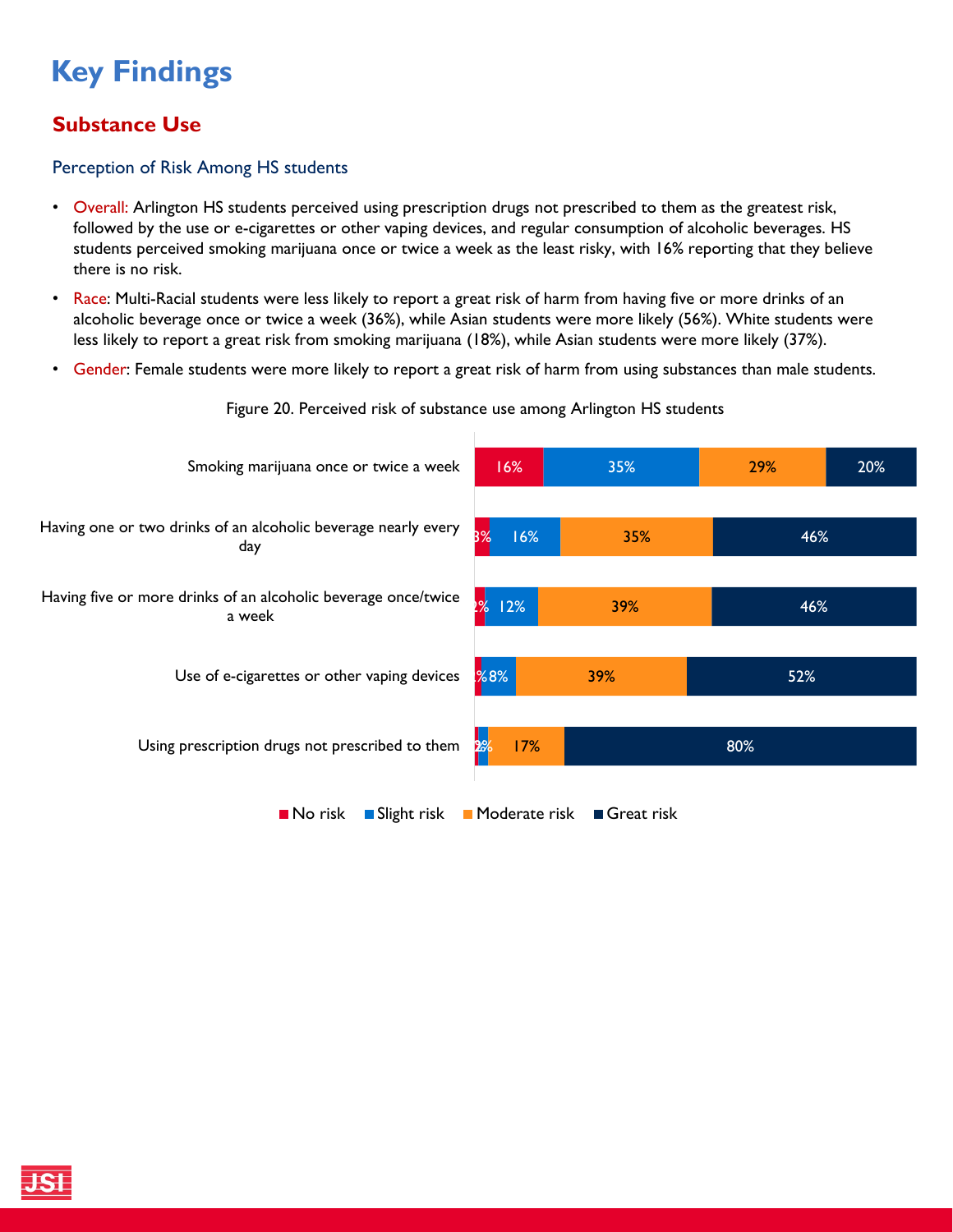### **Unintentional Injury & Violence**

Unintentional injuries are defined as accidental injuries where the harmful outcome was not sought, occurred in a short period of time, or normal body functions were blocked by external means. Some of the most common unintentional injuries result from motor vehicle crashes, falls, fires and burns, drowning, poisonings, and suffocation.

According to a new analysis by CDC, between 1999-2016, mortality from all three forms of injury death – unintentional injury/accidents, suicide, and homicide – have increased for children and adolescents ages 10-19, after years of sharp decline.<sup>1</sup>

This section also reports data on sexual or physical dating violence amongst students. Unhealthy relationship dynamics during adolescence can be detrimental to emotional development and lead to other long-term negative impacts on future relationships. Teen dating violence (TDV) occurs between two people in a close relationship and includes four types of behavior; physical violence, sexual violence, stalking and psychological aggression. The CDC reports nationally, nearly 1 in 9 female teens and 1 in 13 male teens report experiencing physical dating violence in the last 12 months.<sup>2</sup> Primary prevention initiatives include early education about safe dating practices, problem-solving skills and avoidance of risky behaviors. In the state of Massachusetts, 2010 Mass. Acts, Chap. 256 requires school districts to implement a specific policy to address teen dating violence in public schools.

#### **Arlington Summary**

- Arlington HS students drove a car or other vehicle under the influence of alcohol at a similar rate to the Middlesex League Region and drove under the influence of marijuana at a slightly lower rate.
- Female HS students were more likely to report driving under the influence of alcohol, and male students under the influence of marijuana.
- Arlington HS students checked their phone while driving a car or other vehicle at lower rates than the Middlesex League Region.
- Female students were more likely to report checking their phone while driving.
- Arlington HS students were slightly more likely than the Middlesex League region to report being forced to do sexual things they did not want to do in the past 12 months (5% vs 4%). Students reported forced sexual activity at similar rates as prior years.
- Genderqueer students were most likely to report being electronically bullied. Overall rates of electronic bullying are lower compared to prior years. MS electronic bullying, in particular, dropped from 30% in 2019 to 12% in 2021.

#### **Core Survey Questions Analyzed**

- Driving while under the influence
	- How many times did you drive a car or other vehicle when you had been drinking alcohol or using marijuana? (HS)
- Texting or emailing while driving
	- How many days did you check your cell phone, text, or e-mail while driving a car or other vehicle?
- Sexual or physical dating violence
	- How many times did someone you were dating or going out with physically hurt you or force you to do sexual things that you did not want to do?
- Bullying
	- Have you ever been electronically bullied? (MS)
	- Have you been electronically bullied in the past 12 months? (HS)

<sup>&</sup>lt;sup>1</sup> [https://www.cdc.gov/nchs/pressroom/nchs\\_press\\_releases/2018/201806\\_Youth\\_Injury\\_Mortality.htm](https://www.cdc.gov/nchs/pressroom/nchs_press_releases/2018/201806_Youth_Injury_Mortality.htm)

<sup>2</sup> <https://www.ncsl.org/research/health/teen-dating-violence.aspx>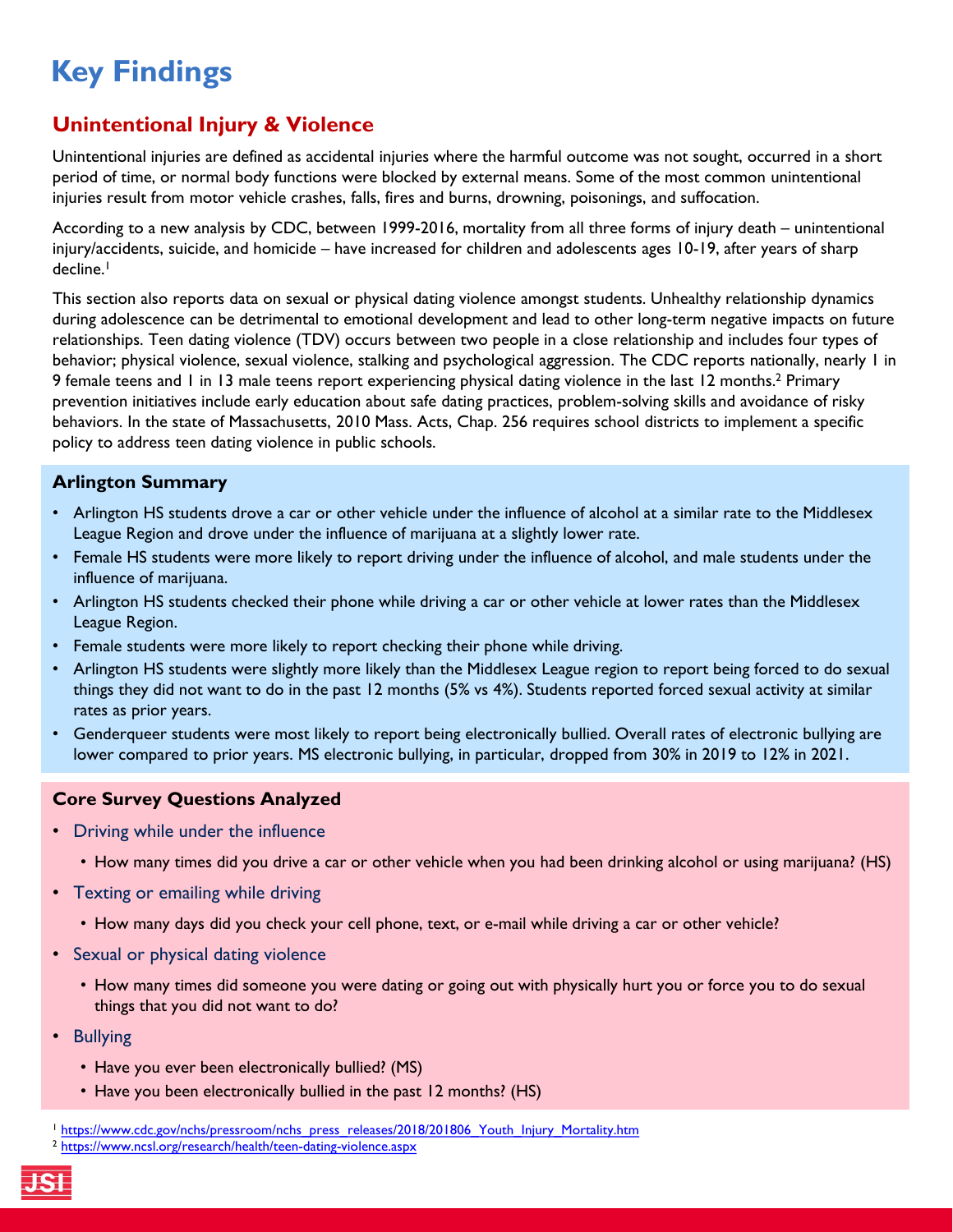### **Unintentional Injury and Violence**

#### Driving under the influence of alcohol and marijuana

- Overall: 1% of Arlington HS students reported that they drove a car or other vehicle when under the influence of alcohol and 2% reported that they drove a car or other vehicle under the influence of marijuana in the past 30 days.
- Race: White and Multi-Racial students were more likely to drive under the influence of alcohol and marijuana.
- Gender: Female students were most likely to drive under the influence of alcohol and genderqueer students under the influence of marijuana.

Figure 21. Percent of Arlington HS students who drove a car or other vehicle when under the influence of alcohol or marijuana in the past 30 days



#### Cell phone use while driving a car or other vehicle

- Overall: 14% of Arlington HS students reported that they checked their cell phone, texted, or e-mailed while driving a car or other vehicle in the past 30 days.
- Race: White Arlington students were most likely to use their cell phone while driving (15%), followed by Multi-Racial (14%) and Black (11%) students.
- Gender: Female Arlington students are more likely to use their cell phone while driving compared to male and genderqueer students.



Figure 22. Percent of HS students who checked their cell phone, texted, or e-mailed while driving a car or other vehicle, in the past 30 days

Middlesex League Region Arlington HS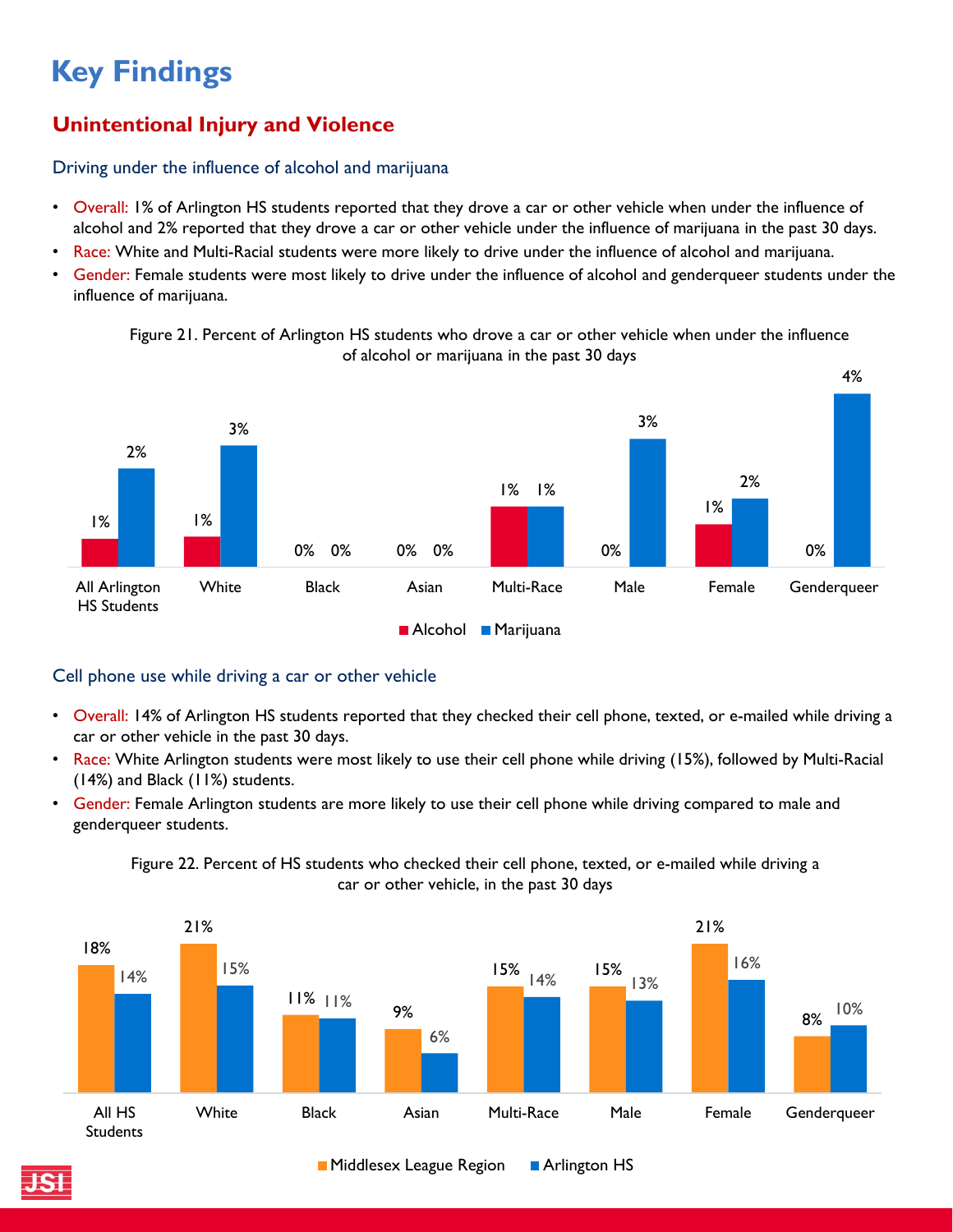### **Unintentional Injury and Violence**

HS students who report being forced to do sexual things they did not want to do in the past 12 months

- Overall: Arlington HS students reported that they were forced to do sexual things that they did not want to at a higher rate than the Middlesex League Region (5% compared to 4%).
- Race: White Arlington students were more likely to report being forced to do sexual things they did not want to do (5%), followed by Multi-Racial (4%) and Asian (4%) students.
- Gender: Genderqueer Arlington students were more likely to report being forced to sexual things they did not want to do (8%), compared to female (7%) and male (1%) students.



Figure 23. Percent of HS students who reported being forced to do sexual things they did not want to do in the past 12 months

#### Students who report being electronically bullied in the past 12 months (HS) or ever (MS)

- Overall: Arlington students are less likely to report being electronically bullied than the Middlesex League Region (9% vs 10% HS, 12% vs 20% MS).
- Race: Multi-Racial HS students and Black MS students were more likely to report being electronically bullied.
- Gender: Genderqueer students were significantly more likely to report having been electronically bullied compared to male and female students.

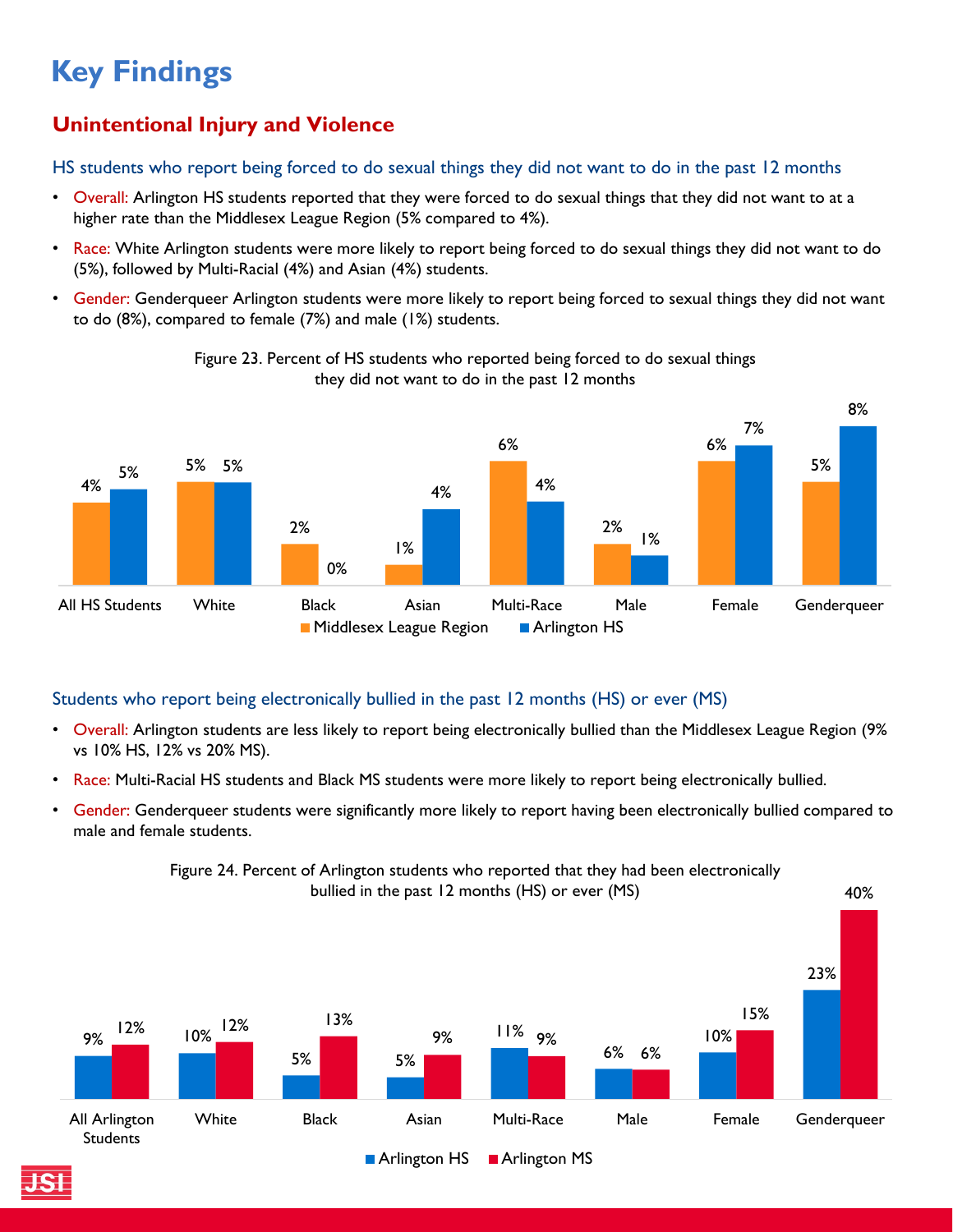### **Sexual Behavior and HIV**

Youth who engage in sexual behaviors are at risk for unintended health outcomes such as human immunodeficiency virus (HIV), other sexually transmitted diseases (STDs), and unintended pregnancy. Sexual minority youth including lesbian, gay, and bisexual high school students in particular are at substantial risk for serious health outcomes relative to their peers. The CDC reports that nationwide, 11% of students identifying as LGBT have had sex with four or more partners, compared to 8% of students identifying as heterosexual. <sup>1</sup>

Despite a decline in high school student sexual risk behavior from 2009 to 2019, students continue to engage in risky health-related behaviors. For example, there has been a decline in condom use among sexually active students from 61% in 2009 to 54% in 2019. 2

#### **Arlington Summary**

- Arlington students are less likely to report that they ever had sexual intercourse compared to the Middlesex League Region (14% vs 19% HS, 1% vs 2% MS).
- Percent of sexual intercourse increases by grade.
- White and genderqueer students were more likely to report having more than 2 sexual partners.
- Multi-Racial HS students were more likely to drinking alcohol or using drugs before sexual intercourse.
- Condoms were the most method use to prevent pregnancy.

#### **Core Survey Questions Analyzed**

- Sexual intercourse
	- Have you ever had sexual intercourse?
- Sexual partners
	- How many people have you had sexual intercourse with? (HS)
- Use of alcohol or drugs before sex
	- Did you use alcohol/drugs before you had sexual intercourse the last time? (HS)
- Methods of protection
	- Did you use any of the following methods to prevent pregnancy? (HS)

<sup>1</sup> [https://www.cdc.gov/healthyyouth/youth\\_hiv/hiv-information-and-youth.htm](https://www.cdc.gov/healthyyouth/youth_hiv/hiv-information-and-youth.htm)

<sup>2</sup> <https://www.cdc.gov/mmwr/volumes/69/su/su6901a2.htm>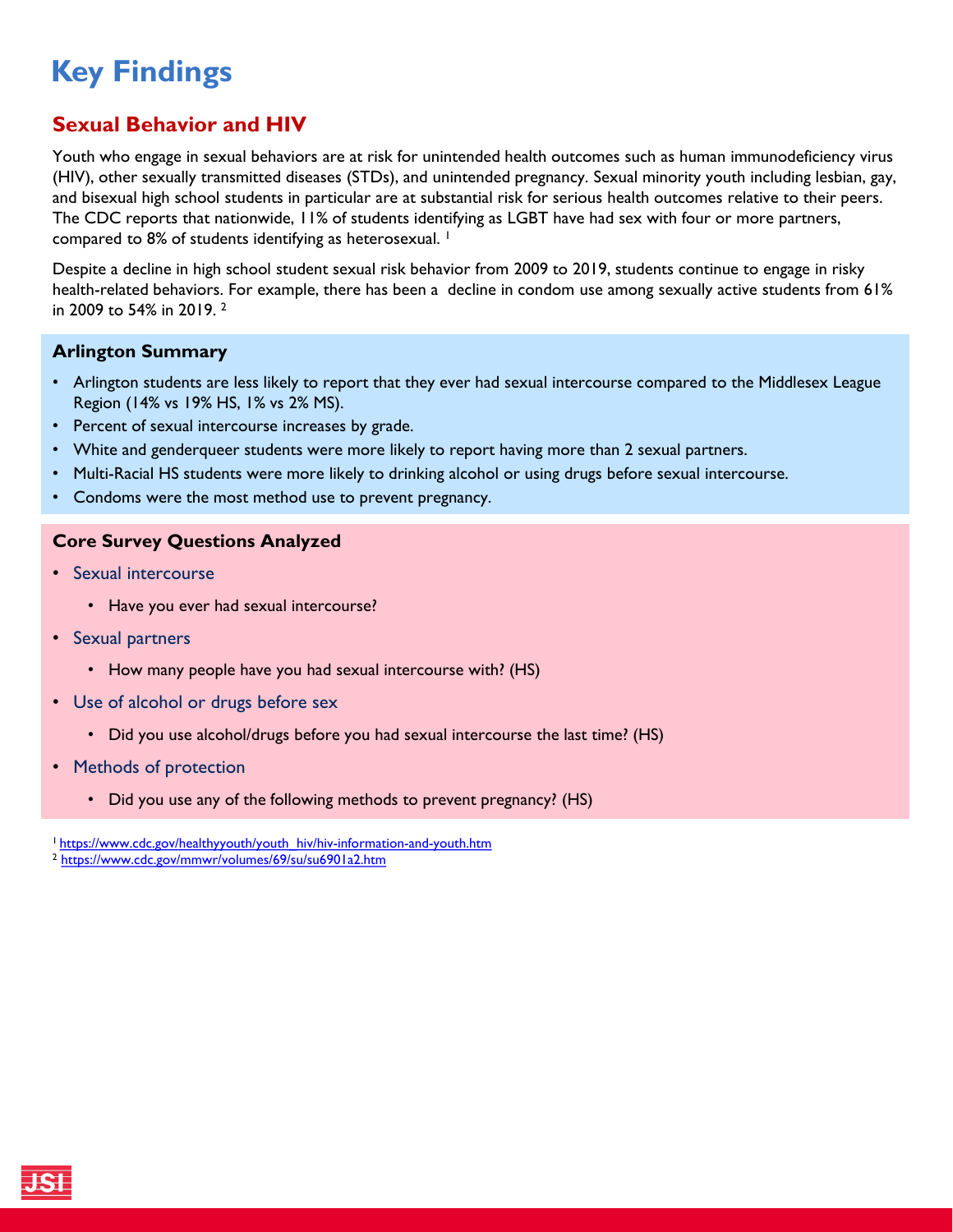### **Sexual Behavior and HIV**

#### Ever had sexual intercourse

- Overall: 14% of Arlington HS and 1% of MS students reported that they ever had sexual intercourse.
- Race: White HS students were more likely to report ever having had sexual intercourse (15%), followed by Black (10%), Multi-Racial (9%), and Asian (8%) students.



Figure 25. Percent of Arlington students who reported that they ever had sexual intercourse

• Grade: 34% of Arlington HS 12<sup>th</sup> graders reported that they had ever had sexual intercourse, compared to 29% of 11<sup>th</sup> graders, and 8% of 10<sup>th</sup> graders.

Figure 26. Percent of students who reported that they had ever had sexual intercourse by grade

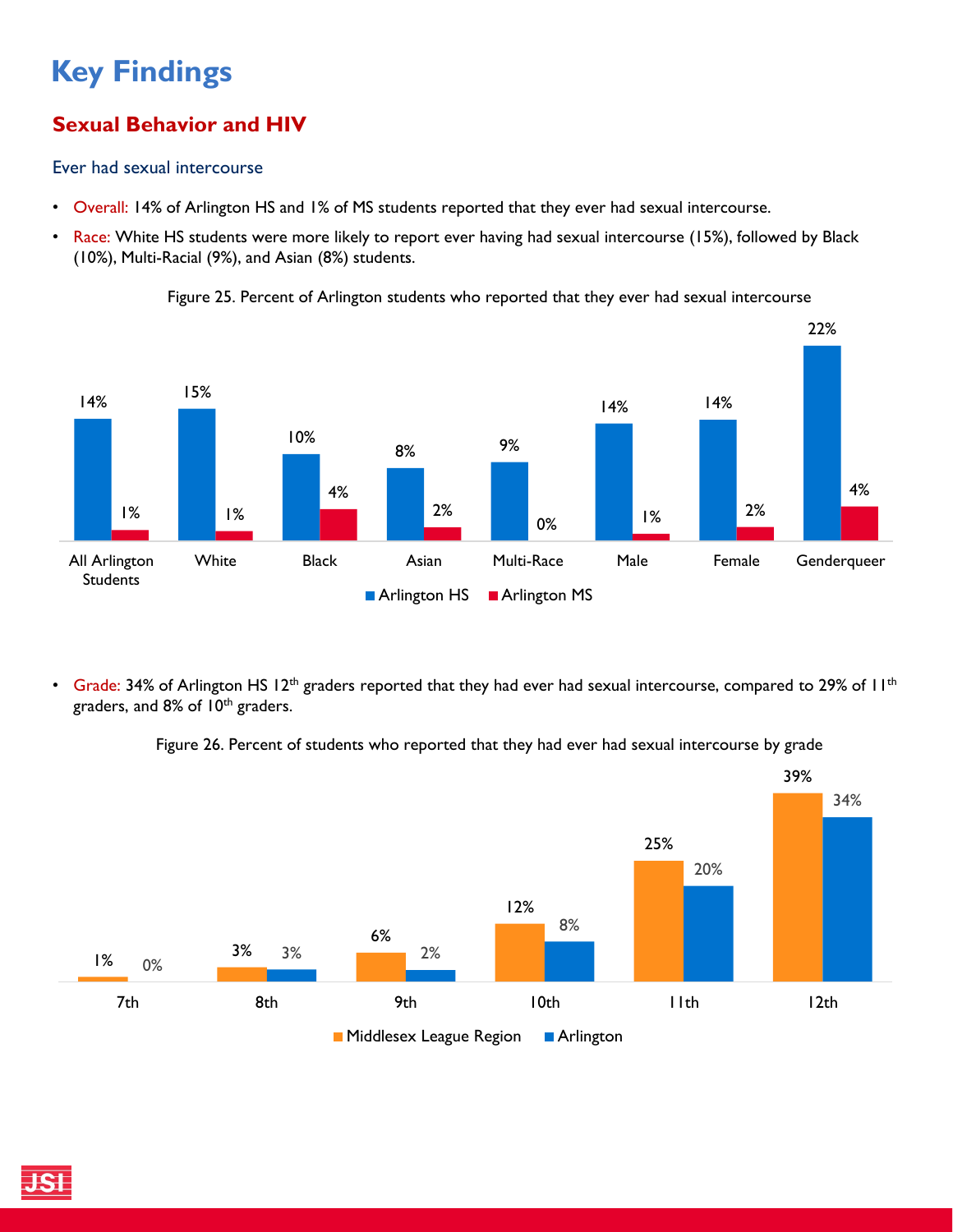### **Sexual Behavior and HIV**

#### Number of sexual partners

- Overall: 7% of HS students reported having 2 or more sexual partners.
- Race: Multi-Racial and White students are more likely to report having 2 or more sexual partners.
- Gender: Genderqueer students were more likely to report 2 or more sexual partner than other segments of the HS population.



Figure 27. Percent of Arlington HS students who reported 1, 2, or 3+ sexual partners

#### Drank alcohol or used drugs before they had sexual intercourse the last time

- Overall: Arlington HS students were less likely to report using alcohol or drugs before they had sexual intercourse the last time.
- Race: Multi-Racial students were more likely to report drinking alcohol or using drugs than other segments of the HS population.

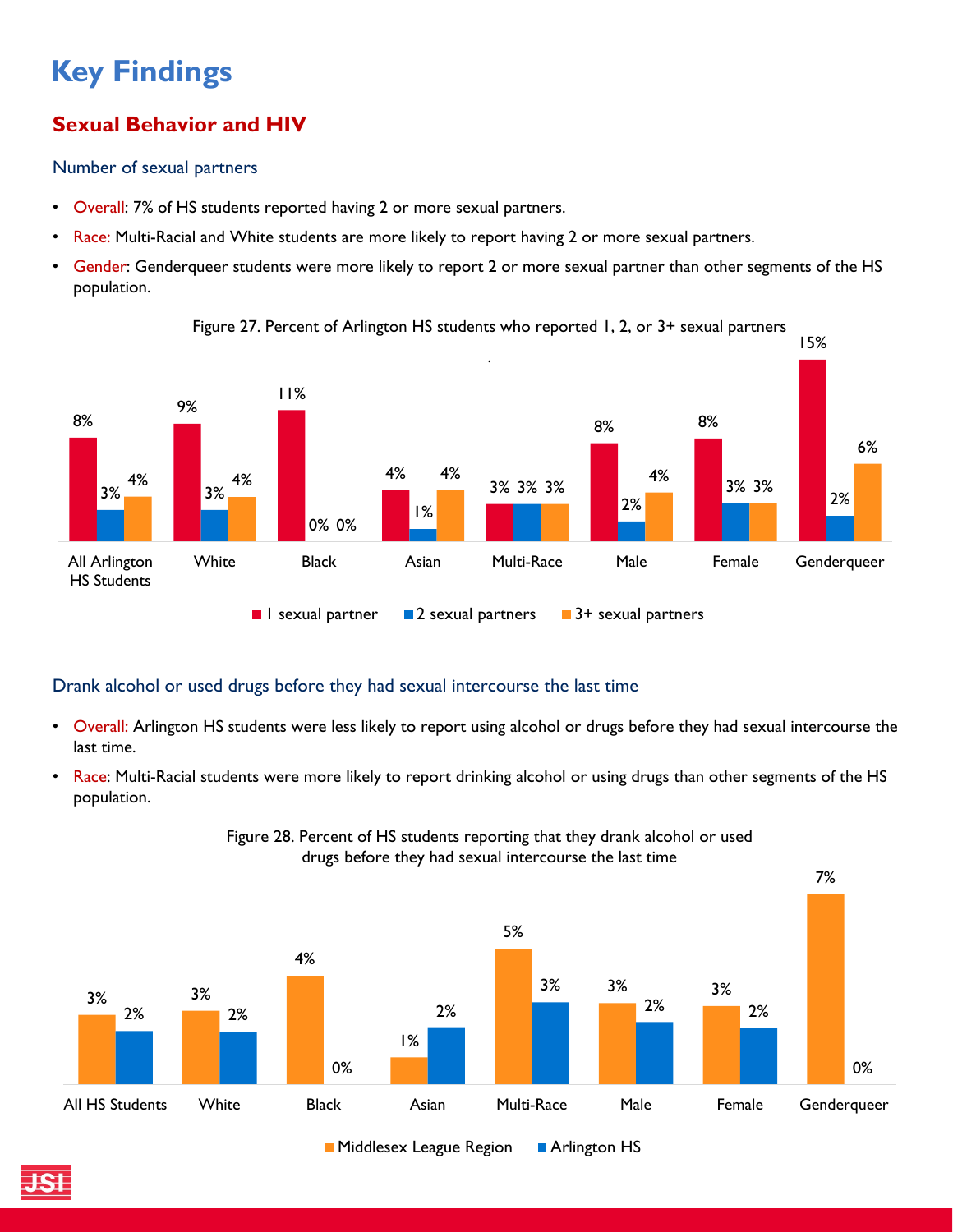### **Sexual Behavior and HIV**

#### Methods of pregnancy prevention

• Overall: Similar to the Middlesex League Region, condoms were the most common method used to prevent pregnancy by Arlington HS students.



Figure 29. Methods used by HS students to prevent pregnancy

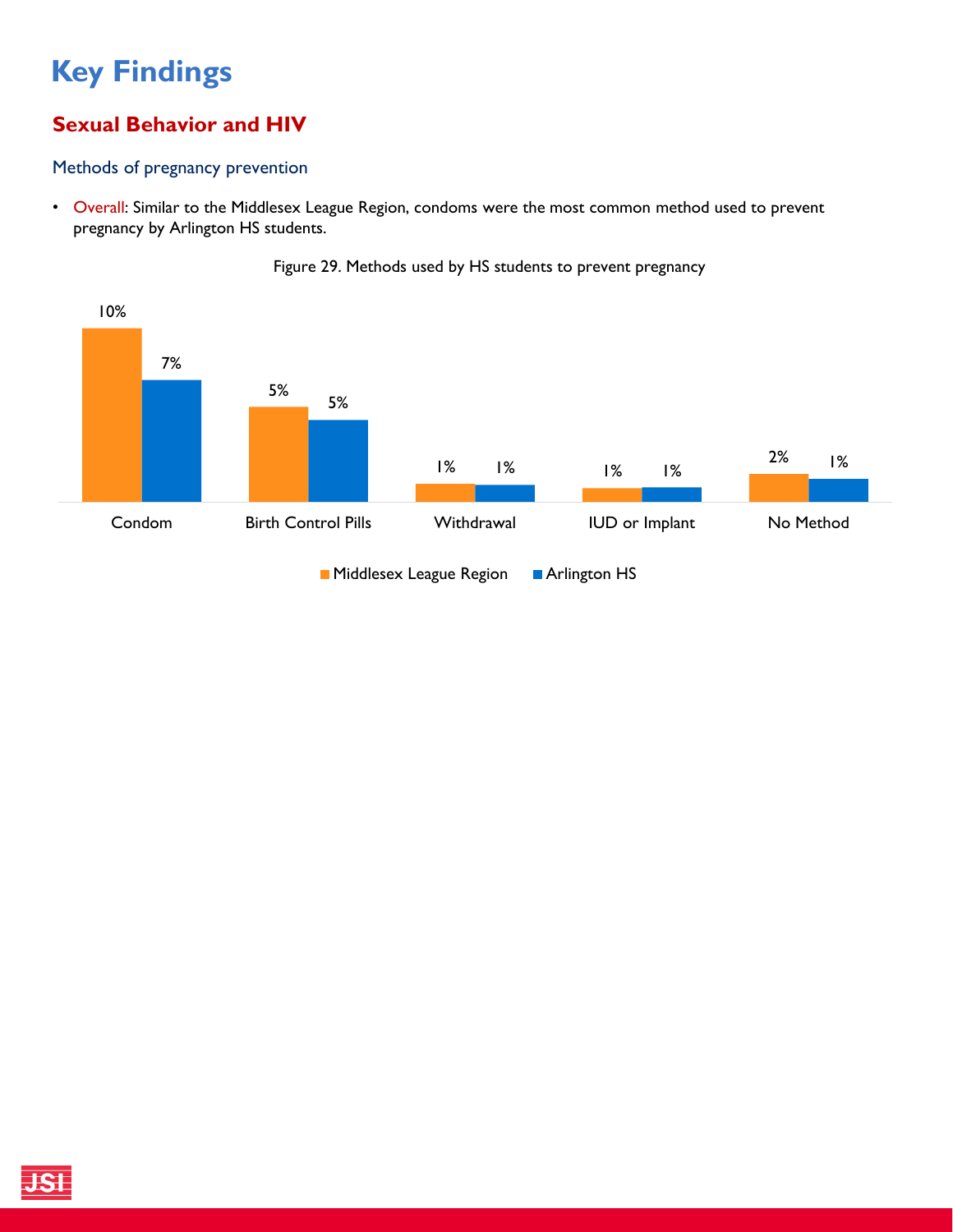### **Dietary Behaviors and Physical Activity**

Nutrition and physical activity are important for optimal growth and development and chronic disease prevention. Establishing healthy dietary and physical activity behaviors early in life is a vital public health strategy for promoting lifelong physical health. The CDC recommends that children and adolescents ages 6-17 years eat a variety of vegetables, fruits, and whole grains, and engage in more than 60 minutes of moderate-to-vigorous physical activity daily. <sup>1</sup> Data analyzed by the CDC indicates that most American adolescents are not meeting these recommendations for healthy eating or physical activity, which puts them at increased risk for chronic diseases, (e.g., type 2 diabetes, cardiovascular diseases, or obesity). <sup>2</sup>

Sugar-sweetened beverages (SSBs) are the primary source of added sugars in U.S. youths' diets. Studies show higher SSB intake among male adolescents compared to female adolescents and among Black and Hispanic adolescents compared to White adolescents. 3

#### **Arlington Summary**

- About 3% of HS students were obese (>= 95th percentile for body mass index, based on sex- and age-specific reference data from the 2000 CDC growth charts) and 10% were overweight (>= 85th percentile but <95th percentile for body mass index), which are both lower than the Middlesex League Region.
- The percent of HS students who were obese decreased from 6% to 3% and overweight rates decreased from 13% to 10% from 2019 to 2021.
- The majority of MS and HS students reported that they are about the right weight.
- MS students were more likely to report that they are not trying to do anything to adjust their weight (46%), while HS students were more likely to report that they are trying to lose weight (36%).
- Arlington students report similar amounts of screen time as the Middlesex League Region.
- Physical activity decreased while average screen time per day increased as students increased in age.

#### **Core Survey Questions Analyzed**

- Dietary Behaviors
	- How would you describe your weight?
	- Which of the following are you trying to do about your weight?
- Physical Activity
	- During the past 7 days, on how many days were you physically active for a total of at least 60 minutes per day?
	- On an average school day, how many hours do you spend in front of a screen other than to do schoolwork?

<sup>1</sup> <https://www.cdc.gov/mmwr/volumes/69/su/su6901a8.htm>

<sup>2</sup> <https://www.cdc.gov/healthyschools/obesity/index.htm>

<sup>3</sup> <https://www.cdc.gov/mmwr/volumes/69/su/su6901a8.htm>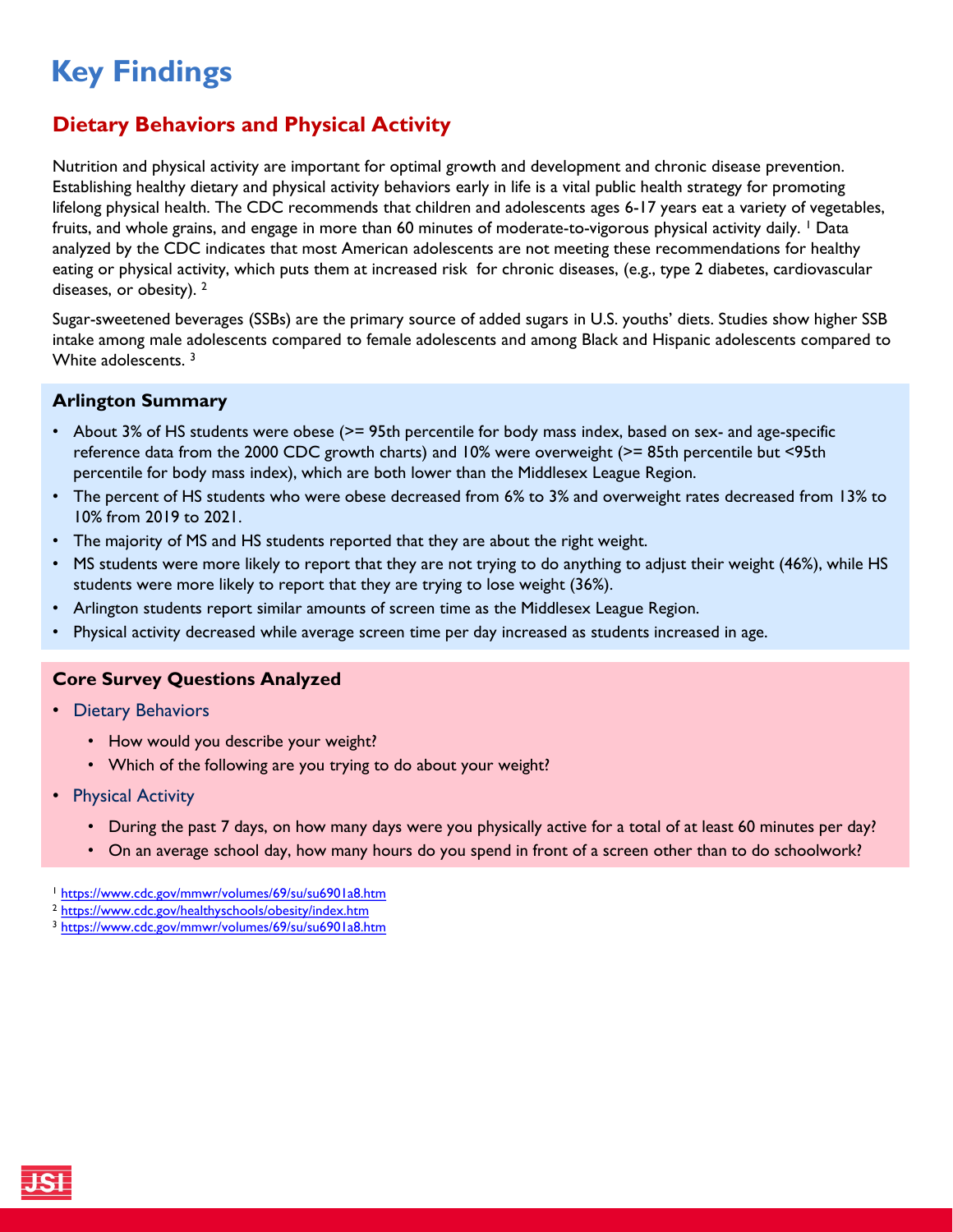# **Dietary Behaviors and Physical Activity**

How do students describe their weight?

- Overall: Students are most likely to report that they are about the right weight, followed by slightly overweight and slightly underweight.
- Race: In HS, Asian students were most likely to report being slightly or very overweight (26%). In MS, Black students were most likely to report that they were slightly or very overweight (29%).
- Gender: Genderqueer HS and MS students were most likely to report that they were slightly or very overweight.
- Grade: There were no significant differences is student description of their weight by grade.



Figure 30. Arlington student description of their weight

Figure 31. Percent of Arlington students who described themselves as slightly or very overweight

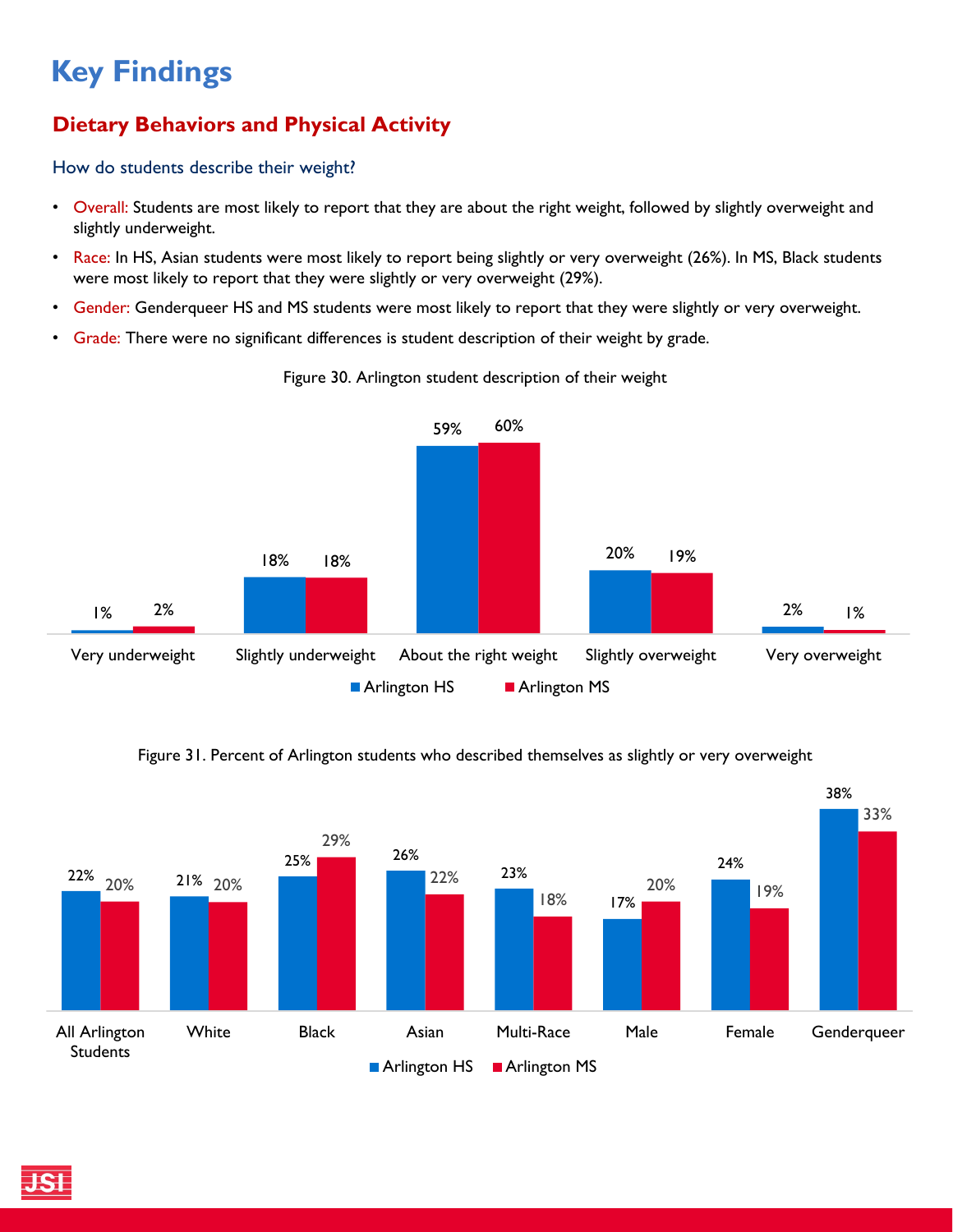# **Dietary Behaviors and Physical Activity**

What are students doing about their weight?

- Overall: HS students were more likely to report that they are trying to lose weight (36%). MS students were more likely to report that they are not trying to do anything about their weight (46%).
- Race: Asian HS students and Black MS students were more likely to report trying to lose weight.
- Gender: Almost half of HS female students (45%) and one third of MS female students genderqueer students (30%) reported that they are trying to lose weight.
- Grade: Students were more likely to report trying to lose weight as they increased in grade.



#### Figure 32. What Arlington students are trying to do about their weight

#### Figure 33. Percent of Arlington students trying to lose weight

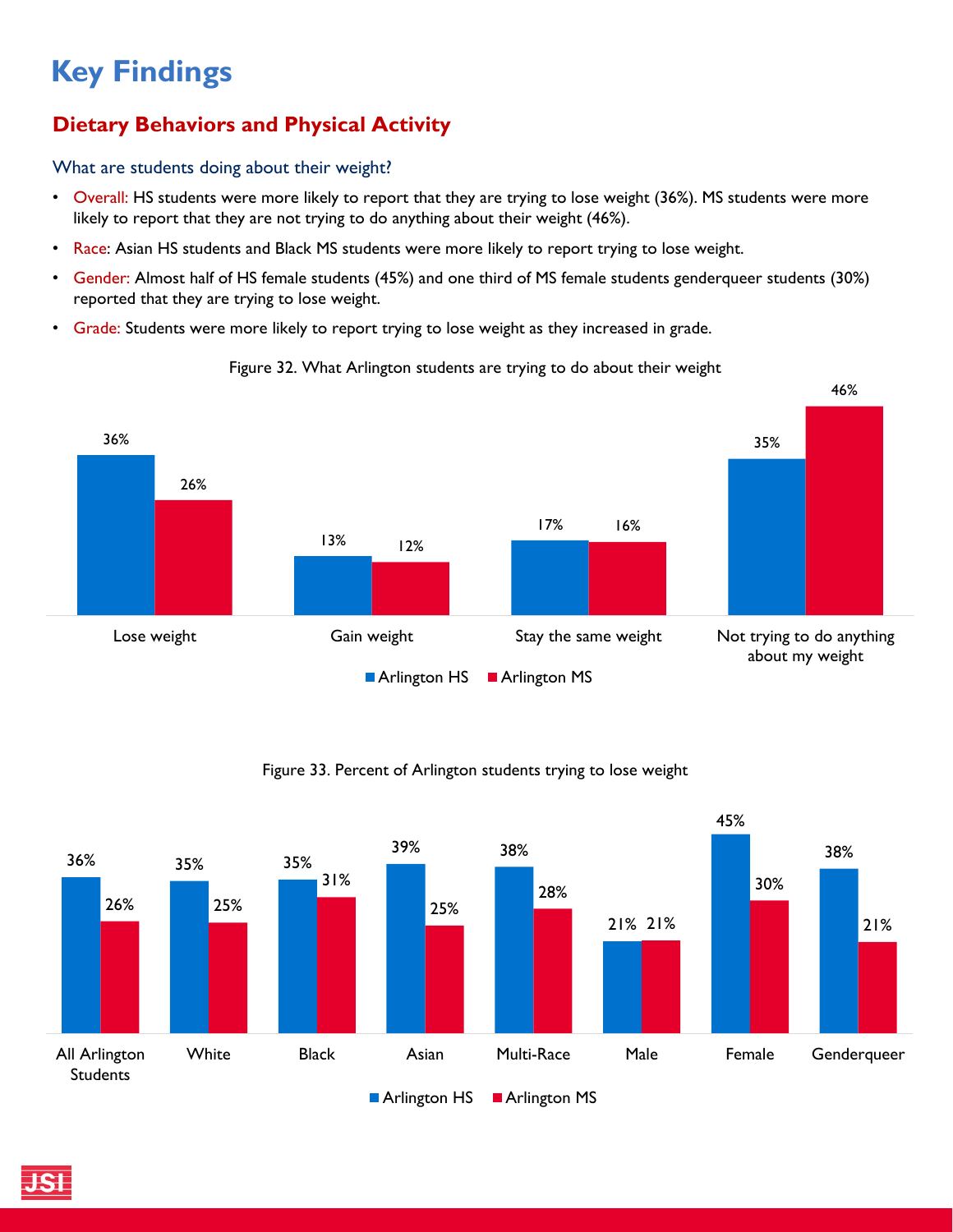### **Dietary Behaviors and Physical Activity**

In the past 7 days, on how many days were students physically active for more than 60 minutes per day?

- Overall: Arlington students report similar physical activity levels compared to the Middlesex League Region.
- Race: Black and Asian HS students and Black MS students were most likely to report not being physically active on all 7 days.
- Gender: Genderqueer students were significantly less likely to report being physically active than male and female students.
- Grade: Students were less likely to be physically active as they increased in grade.

Figure 34. Physically active for 60 minutes on all 7 days during the past 7 days by grade



Figure 35. Percent of Arlington students who reported no physical activity in the past 7 days

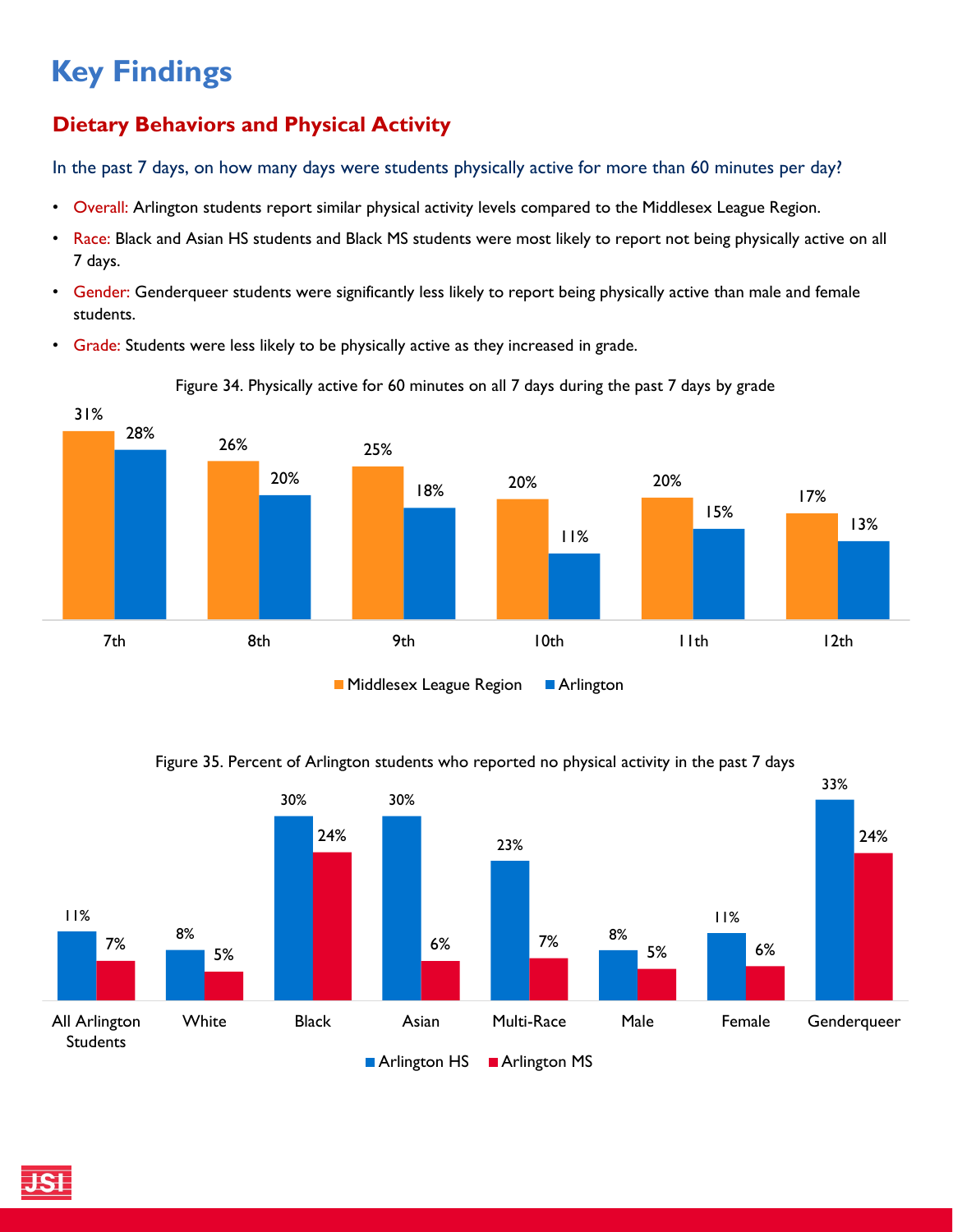### **Dietary Behaviors and Physical Activity**

On an average school day, how many hours or screen time (not including school work) did students have?

- Overall: Arlington students reported a significant amount of screen time per day, but less than the Middlesex League Region.
- Race: Black students were more likely to report 5 or more hours of screen time.
- Gender: Genderqueer students were significantly more likely to report 5 or more hours of screen time per day.
- Grade: Students had more screen time as they increased by grade.

Figure 36. Five or more hours of screen time per day during the past 7 days by grade



Figure 37. Percent of Arlington students who reported 5 or more hours of screen time per day during the past 7 days

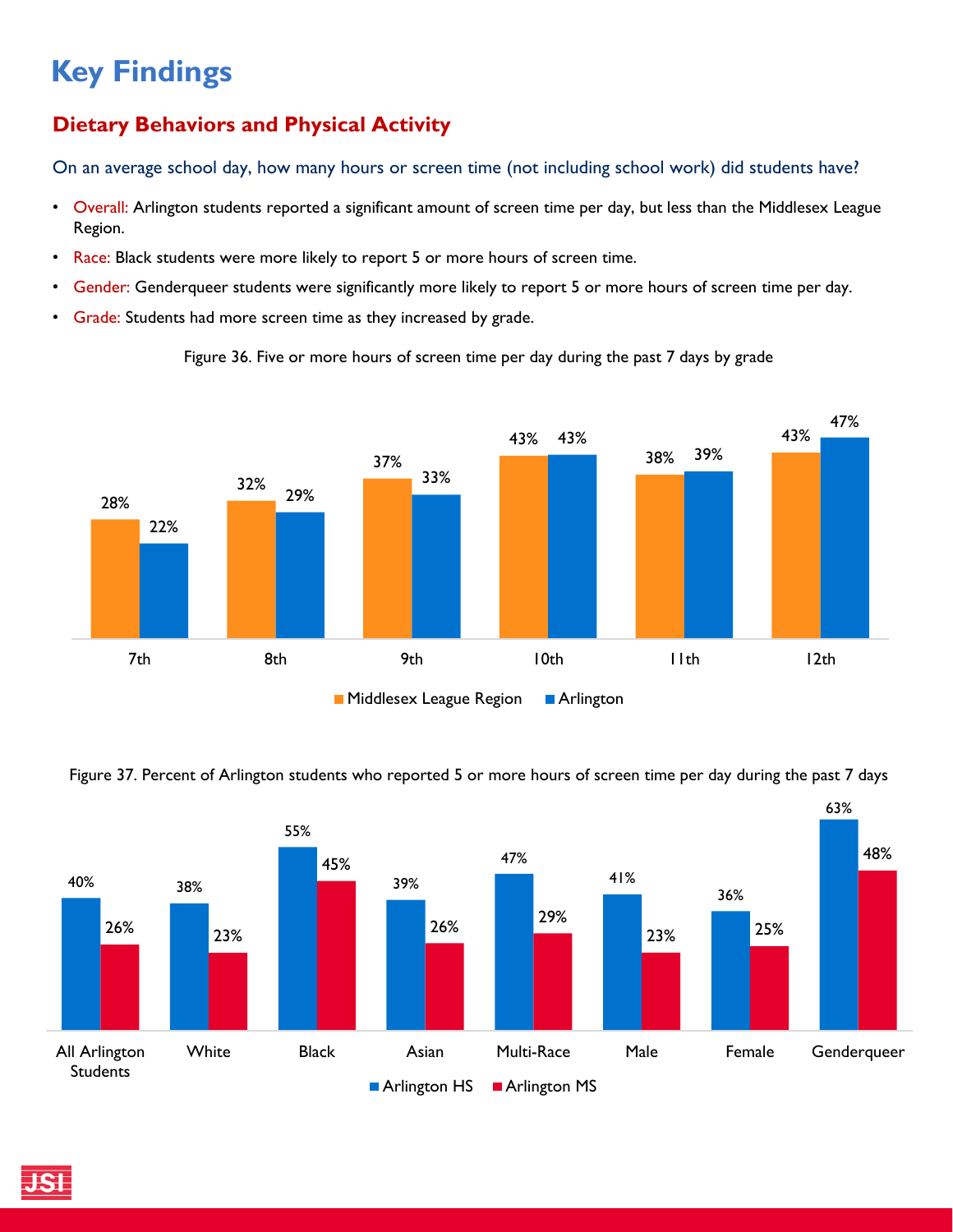### **Organized Activities**

Organized, or extracurricular, activities help adolescents build social skills, self-esteem, and stay mentally, emotionally, and physically health. For older adolescents, these activities offer an opportunity to assume meaningful roles and responsibilities. Reports from the U.S. Census Bureau show that children involved in one or more activities (sports, lessons or clubs) are more likely to have higher levels of school engagement. <sup>1</sup>

In 2021, it was expected that student participation in organized activities would drop as in-person gatherings were cancelled due to the COVID-19 pandemic. However, across the United States, about 75% of students reported that they participated sports, school clubs, community groups, drama, etc.

#### **Arlington Summary**

• Overall, about 100% of HS and 69% of MS students reported that they were involved in afterschool activities.

#### **Core Survey Questions Analyzed**

• During this school year (since September), did you do any of these [afterschool activities]?

1 <https://www.census.gov/newsroom/press-releases/2018/childs-day.html>